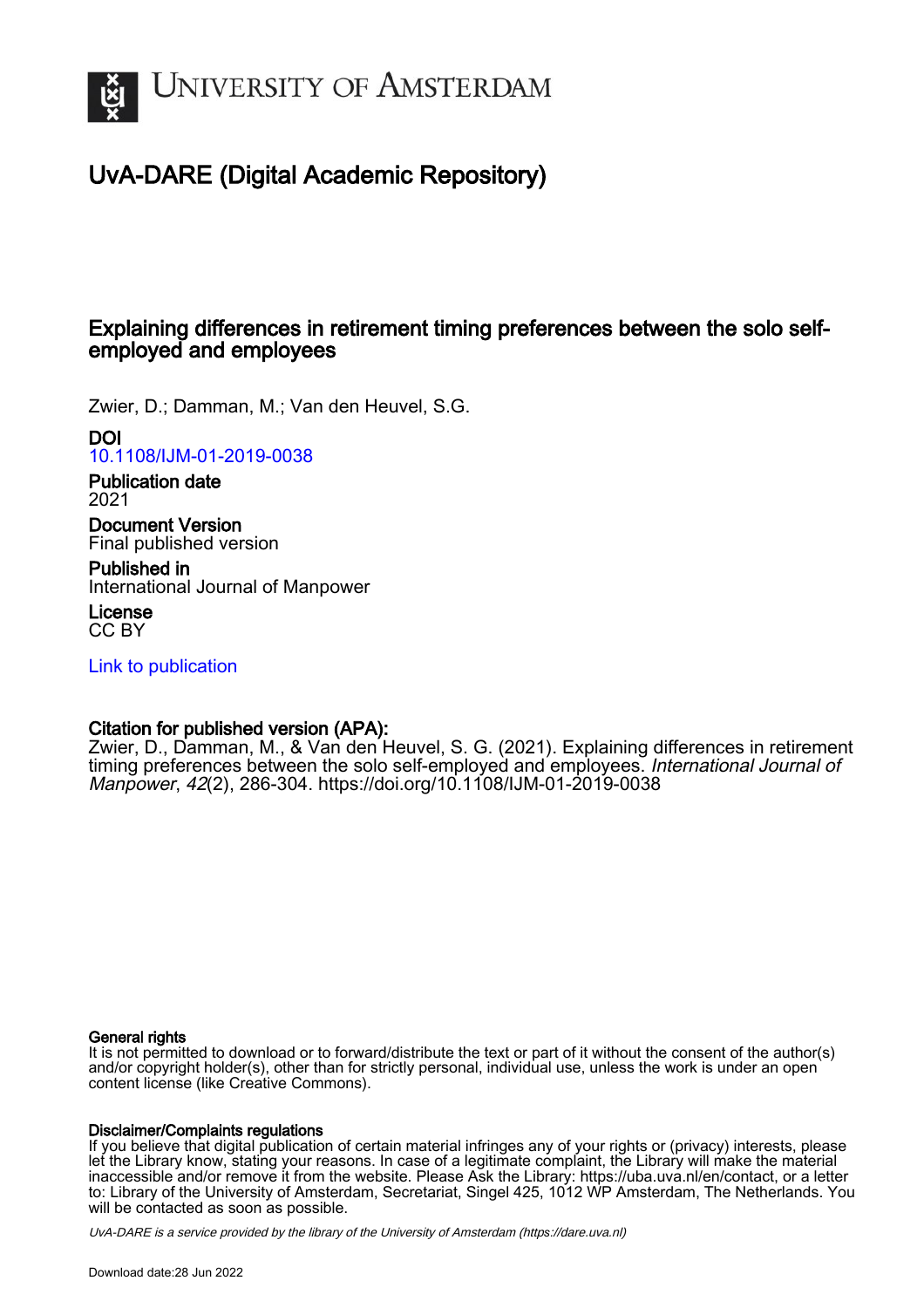IJM 42.2

286

Received 24 June 2020 Revised 24 June 2020 24 June 2020 Accepted 24 June 2020

# Explaining differences in retirement timing preferences between the solo self-employed and employees

Dieuwke Zwier

Department of Sociology, University of Amsterdam, Amsterdam, The Netherlands Marleen Damman Department of Sociology, Radboud University Nijmegen,

Nijmegen, The Netherlands and Netherlands Interdisciplinary Demographic Institute (NIDI-KNAW), The Hague, The Netherlands, and

Swenne G. Van den Heuvel Netherlands Organisation for Applied Scientific Research (TNO), Leiden, The Netherlands

# Abstract

Purpose – Previous research has shown that self-employed workers are more likely than employees to retire late or to be uncertain about retirement timing. However, little is known about the underlying mechanisms. This study aims to fill this gap, by focusing on the explanatory role of various job characteristics – flexibility, autonomy, skills-job match and job security – for explaining differences in retirement preferences between the solo self-employed and employees.

Design/methodology/approach – Data were used of 8,325 employees and 663 solo self-employed respondents (age 45–64) in the Netherlands, who participated in 2016 in the Study on Transitions in Employment, Ability, and Motivation (STREAM). The outcome variable distinguished between early, on-time, late and uncertain retirement preferences. Multinomial logistic regression models were estimated, and mediation was tested using the Karlson-Holm-Breen (KHB) method.

Findings – The solo self-employed are more likely than employees to prefer late retirement (vs "on-time") and to be uncertain about their preferred retirement age. Job characteristics mediate 21% of the relationship between solo self-employment and late retirement preferences: the self-employed experience more possibilities than employees to work from home and to choose their own working times, which partly explains why they prefer to retire late.

Originality/value – In discussions about retirement, often reference is made to differences in retirement savings and retirement regulations between the solo self-employed and employees. The current study shows that differences in job characteristics also partly explain the relatively late preferred retirement timing of solo self-employed workers.

Keywords Job characteristics, Retirement timing, Retirement uncertainty, Self-employment Paper type Research paper

## Introduction

Over the past two decades, the number of self-employed workers without personnel has been growing rapidly in various European countries ([Hershey](#page-16-0) et al., 2017). Despite public concerns



International Journal of Manpower Vol. 42 No. 2, 2021 pp. 286-304 Emerald Publishing Limited 0143-7720 DOI [10.1108/IJM-01-2019-0038](https://doi.org/10.1108/IJM-01-2019-0038)

© Dieuwke Zwier, Marleen Damman and Swenne G. Van den Heuvel. Published by Emerald Publishing Limited. This article is published under the Creative Commons Attribution (CC BY 4.0) licence. Anyone may reproduce, distribute, translate and create derivative works of this article (for both commercial and non-commercial purposes), subject to full attribution to the original publication and authors. The full terms of this licence may be seen at <http://creativecommons.org/licences/by/4.0/legalcode>

Funding: This work was supported by the Netherlands Organization for Scientific Research NWO [VENI Grant 451-17-005 to M.D.] and Netspar.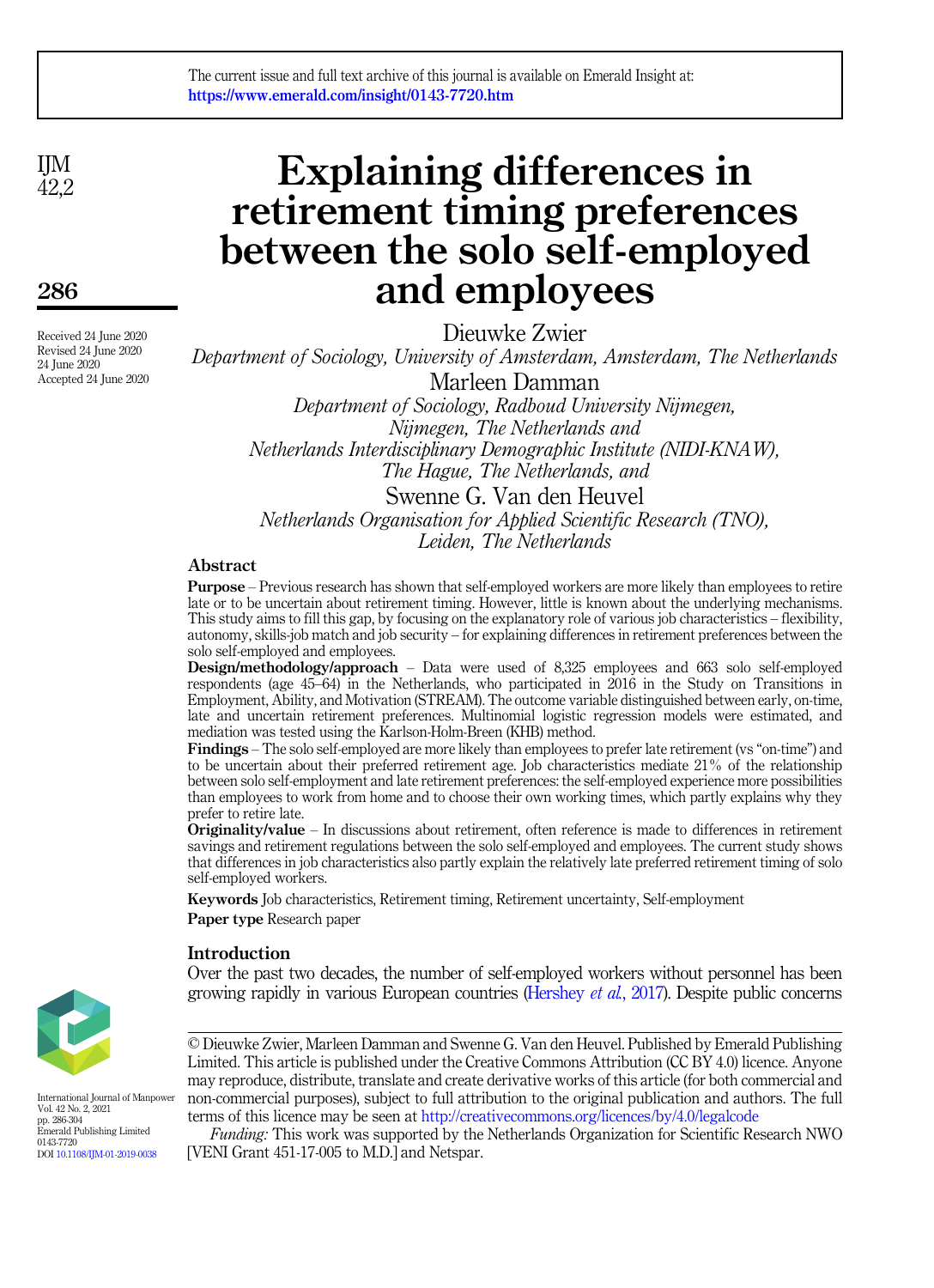around population aging, the sustainability of pension systems and flexibilization of the labor market, relatively little is known about the retirement processes of these so-called "solo selfemployed" workers. The literature on the retirement decision-making process is mainly focused on employees. Prior studies that do look at differences between employees and the self-employed have consistently shown that the (solo) self-employed prefer to, and tend to, retire later than employees (e.g. [Lee and Lee, 2013](#page-16-1); [Quinn, 1980;](#page-17-0) [Radl, 2013;](#page-17-1) [Visser](#page-17-2) *et al.*, 2016). Additionally, the self-employed are more likely to report uncertainty about retirement plans as compared to employees ([Cobb-Clark and Stillman, 2009;](#page-15-0) [Ekerdt](#page-16-2) et al., 2001). As employment status is usually merely included as a control variable, knowledge on the theoretical mechanisms that explain these differences between employees and the solo self-employed remains limited. This study aims to fill this gap by focusing on the role of job characteristics in explaining differences in late and uncertain retirement preferences between the solo self-employed and employees in the Netherlands.

Most theoretical explanations for differences in retirement preferences between employees and the solo self-employed (hereinafter referred to as: the self-employed) emphasize financial resources and/or institutional structures. First, the self-employed bear much more responsibility to save for retirement than employees, as they have limited access to pension benefits such as quasi-obligatory occupational pension schemes ([Hochguertel, 2015](#page-16-3); [Parker and Rougier, 2007](#page-17-3); [Zwinkels](#page-17-4) et al., 2017). Hence, they are more likely to be financially unable to consider retirement than employees. Second, the self-employed do not have a mandatory pension age, while for employees, mandatory retirement at the age at which they are eligible for state pension is often stipulated in labor contracts or collective labor agreements. This may provide the self-employed with more possibilities to continue working until older ages than employees and may result in more uncertainty about preferred retirement timing.

Next to these frequently mentioned explanations the self-employed differ in other ways from employees, for instance, in terms of their job characteristics. Research has shown that the selfemployed are more self-directed and flexible in their work than employees (e.g. [Hundley, 2002\)](#page-16-4), but also experience more job insecurity [\(Mill](#page-17-5)án et al.[, 2013\)](#page-17-5). As job characteristics like these are among the main predictors of retirement processes [\(Fisher](#page-16-5) *et al.*, 2016; [Wang and Schultz, 2010\)](#page-17-6), we argue that job characteristics might explain part of the observed differences in retirement preferences between the self-employed and employees.

This study's contribution to the literature is twofold. First, we connect studies on differences between the self-employed and employees regarding job characteristics (e.g. [Hundley, 2002](#page-16-4); [Mill](#page-17-5)án *et al.*[, 2013](#page-17-5)) to the literature on retirement timing (e.g. [Fisher](#page-16-5) *et al.*, 2016; [Wang and Schultz,](#page-17-6) [2010](#page-17-6)), and as such we will test new theoretical expectations on the role of job characteristics in explaining differences in preferred retirement timing between employees and the self-employed. Few studies have devoted attention to the explanatory role of job characteristics. Exceptions include two South Korean studies ([Lee, 2008](#page-16-6); [Lee and Lee, 2013\)](#page-16-1) and a Finnish study [\(Kautonen](#page-16-7) et al.[, 2012](#page-16-7)), showing that differences in job satisfaction between employees and the self-employed partly explain why the self-employed are more likely to intend to retire later. However, by focusing on overall job satisfaction, these studies cannot shed light on how specific job characteristics that are typically different for the self-employed and employees may contribute to differential retirement preferences. Hence, we will study the extent to which specific job characteristics – that is, flexibility, autonomy and skills-job match – can explain differences between the self-employed and employees in preferred late retirement timing.

Second, we focus on the role of uncertainty around prospective retirement. Anticipating the age at which one prefers to leave the labor market tends to be easier for employees than for the self-employed [\(Cobb-Clark and Stillman, 2009](#page-15-0); [Ekerdt](#page-16-2) et al., 2001). Nonetheless, most prior studies on retirement preferences pay little attention to feelings of uncertainty – often, "don't know" responses are coded to missing by default – and to the factors potentially explaining differences in experienced uncertainty between the self-employed and employees. We treat

Differences in retirement preferences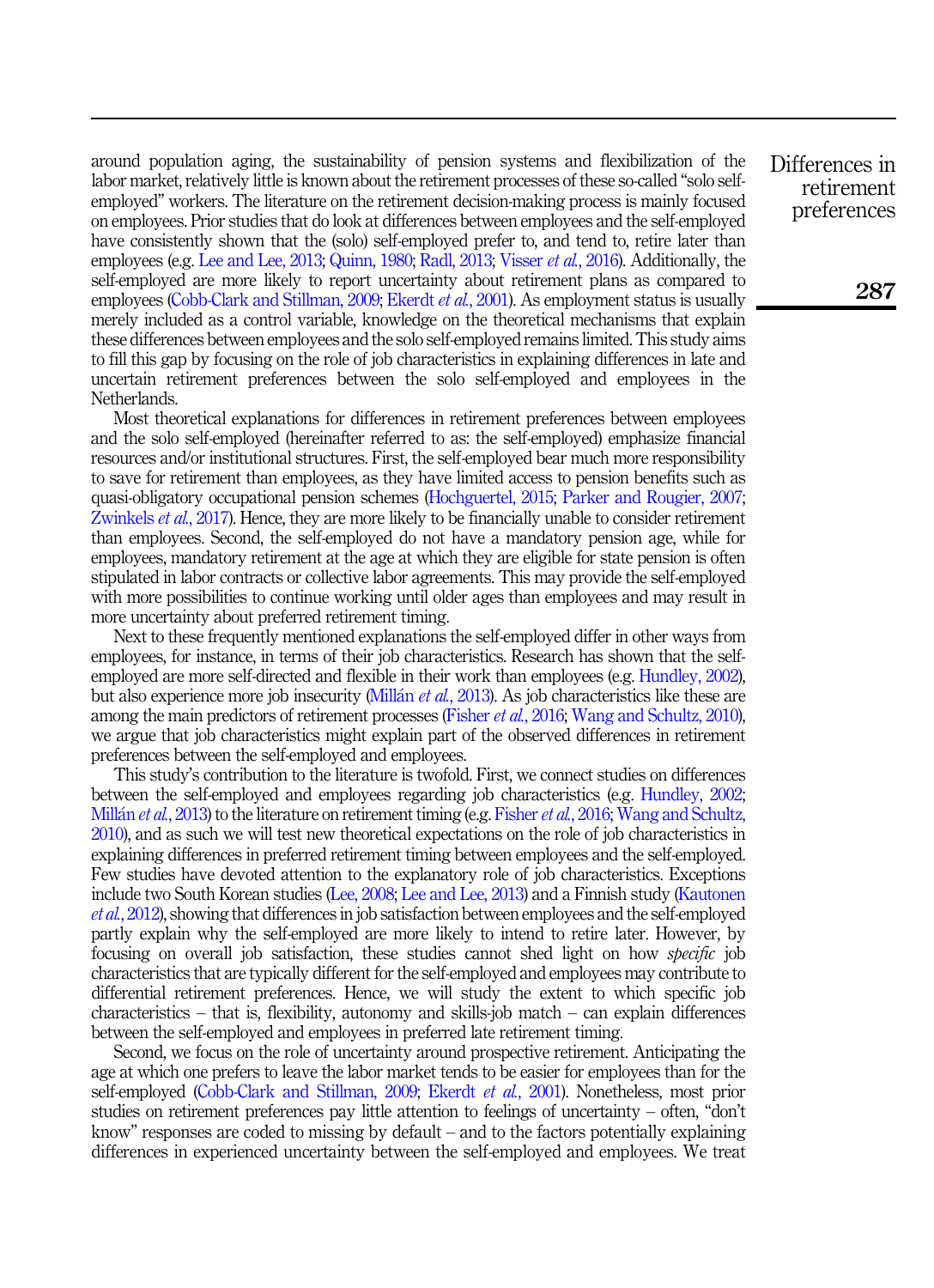uncertainty as a substantive category of interest and introduce job insecurity as a potential mediator for the relationship between self-employment and uncertain retirement preferences.

For this study, Dutch survey data from the Study on Transitions in Employment, Ability and Motivation (STREAM) collected in 2016 are used (see [Ybema](#page-17-7) et al., 2014), which include information about both self-employed workers and employees. The Netherlands forms an interesting context to study the group of self-employed workers without personnel. The percentage of self-employed workers in the Netherlands is presently close to the European average, however, hardly any other European country has shown such a large increase in the number of self-employed without personnel over the past several decades [\(Conen](#page-16-8) et al., 2016). More specifically, within the Dutch employed labor force, the percentage self-employed without personnel has increased from 8% in 2003 to approximately 12% in 2017 [\(Statistics](#page-17-8) [Netherlands, 2018\)](#page-17-8). The Dutch three pillar pension system (e.g. see [Conen](#page-16-8) *et al.*, 2016, for a description) and retirement policies shape the context of this study as well. In terms of retirement policies, there have been major changes in the Netherlands recently. In response to the aging population, early exit routes have been abolished and the state pension age is being increased (from 2013 onwards) with the goal of keeping the pension system financially sustainable ([OECD, 2017\)](#page-17-9). In 2016 a policy was implemented that speeded up the increase of the state pension age to age 67 in 2021. In 2019, however, the policy changed again: the Dutch state pension age will now be age 67 in 2024.

#### Theoretical background

In the literature, retirement timing  $-$  i.e. the age by which workers retire  $-$  is often conceptualized as the outcome of an informed decision-making process ([Van Solinge and](#page-17-10) [Henkens, 2014](#page-17-10)). Older workers are assumed to evaluate the costs and benefits (or push and pull factors) of their current work situation as well as of their expected non-work situation after retirement. Based on this comparison, individuals reach the decision about whether and when to retire ([Wang and Schultz, 2010\)](#page-17-6). Different factors are theorized to affect the costs and benefits within retirement decision-making processes: 1) individual factors, 2) job factors, 3) family factors and 4) macroeconomic factors ([Fisher](#page-16-5) et al., 2016; [Wang and Schultz, 2010\)](#page-17-6).

Job factors are thus among the main predictors of retirement timing preferences. Broadly speaking, the idea is that desirable job factors motivate workers to continue working whereas undesirable factors push workers toward retirement ([Fisher](#page-16-5) *et al.*, 2016). This rational choice framework typically assumes workers to have comprehensive and adequate information about themselves and their work situation when forming retirement preferences [\(Wang and](#page-17-6) [Schultz, 2010\)](#page-17-6). However, only if workers can, to some extent, oversee their future work situation and think (and plan) ahead, they may be able to orient themselves toward a specific age of retirement ([Ekerdt](#page-16-2) *et al.*, 2001). Hence, job insecurity may relate to uncertainty around retirement, or the absence of specific retirement preferences.

We expect the self-employed to prefer to retire later and experience more uncertainty around the prospective age of retirement than employees (cf., [Cobb-Clark and Stillman, 2009](#page-15-0); [Ekerdt](#page-16-2) et al., 2001; [Radl, 2013;](#page-17-1) [Visser](#page-17-2) et al., 2016). In the following paragraphs, we argue how these differences could be partly explained by job characteristics. Specifically, we expect that "desirable" job features – i.e. flexibility, autonomy and skills-job match – mediate the relationship between self-employment and late retirement preferences, while the lack of job security that characterizes self-employment might partly explain their more common feelings of uncertainty around retirement.

#### Flexibility

Workplace flexibility can be conceptualized with three related processes: i.e. "the ability of workers to make choices influencing *when, where*, and for *how long* they engage in

288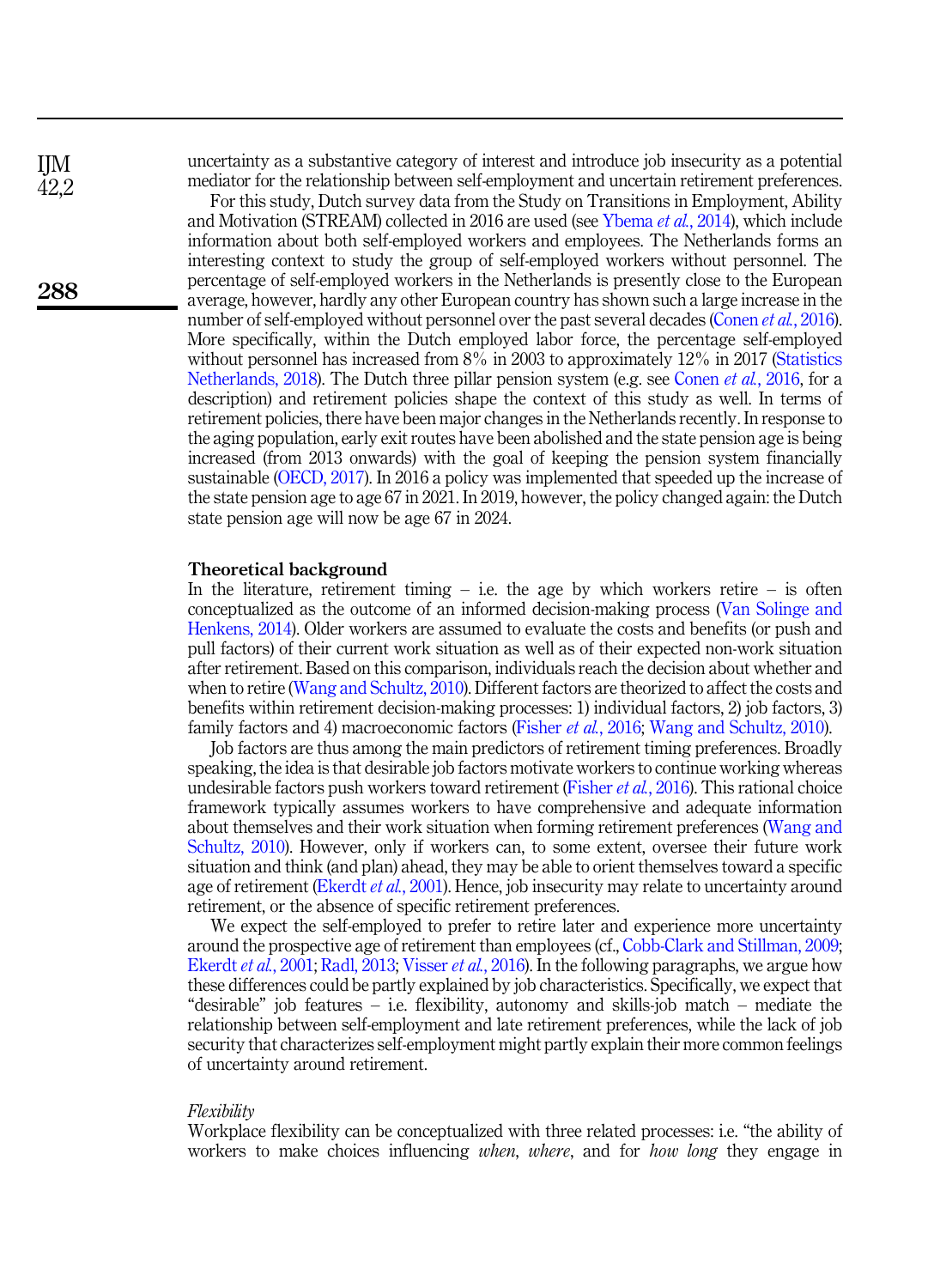work-related tasks" (Hill *et al.*[, 2008,](#page-16-9) p. 152, emphasis added). Access to workplace flexibility may differ considerably between employees and the self-employed. The self-employed are generally more in control of their work situation than employees and consequently have more opportunities to work from home or at irregular hours [\(Devaney and Kim, 2003;](#page-16-10) [Lee and Lee,](#page-16-1) [2013;](#page-16-1) [Radl, 2013](#page-17-1)). Workers are generally more motivated and engaged when they are able to adjust their working conditions to their personal needs (Hill  $et$  al.[, 2008](#page-16-9)). Consequently, perceived flexibility in terms of work location, schedule and the number of working hours is likely to promote continued employment ([Fisher](#page-16-5) et al., 2016).

Additionally, the high level of flexibility in the number of working hours among the selfemployed may make phased retirement easier for them than for employees. Due to labor market rigidities, it can be difficult for employees to reduce the number of hours they work in their current job, causing them to retire earlier than they would if gradual retirement was an option ([Lee, 2008](#page-16-6); [Lee and Lee, 2013](#page-16-1)). Conversely, self-employment generally offers more opportunities to adjust working hours [\(Devaney and Kim, 2003](#page-16-10); [Lee and Lee, 2013](#page-16-1); [Radl,](#page-17-1) [2013\)](#page-17-1). Hence, the self-employed might postpone full retirement by gradually reducing their working hours as they age and therefore be more likely to consider late retirement than employees ([Devaney and Kim, 2003](#page-16-10)). Consequently, we hypothesize:

<span id="page-4-0"></span>H1. (a) The self-employed perceive their job to be more flexible than employees; and (b) this partly explains why the self-employed are more likely to prefer to retire late than employees.

#### Autonomy

The self-employed generally perceive their jobs to be more "autonomous" than employees ([Hundley, 2002](#page-16-4)). Autonomy is about self-directedness in the content of work-related tasks and related to what [Benz and Frey \(2008\)](#page-15-1) call "procedural utility". This conceptualization of utility differs from the classic economic definition in its assumption that not only the outcomes (such as income), but also the processes and conditions leading to those outcomes are valued.

Following this line of reasoning, the self-employed tend to experience high levels of selfdetermination and freedom in their work, whereas employees are – especially in large companies – subject to hierarchy. This experienced autonomy provides the self-employed with procedural utility, resulting in a higher level of job satisfaction ([Kautonen](#page-16-7) *et al.*, 2012), which, in turn, can be expected to affect retirement preferences (see for a meta-analysis [Topa,](#page-17-11) et al.[, 2009\)](#page-17-11). Therefore, we hypothesize:

<span id="page-4-1"></span>H2. (a) The self-employed experience more autonomy in their work than employees; and (b) this partly explains why the self-employed are more likely to prefer to retire late than employees.

#### Skills-job match

The third job characteristic is the degree to which available skills are being utilized in the current job. Two forms of skills mismatches can be distinguished: skill underutilization and skill deficits ([Allen and Van der Velden, 2001;](#page-15-2) [Groot and Maassen van den Brink, 1999](#page-16-11)). Selfemployment might provide for a better match between individuals' skills and job requirements. As self-employed workers tend to be in a better position to "design" their job such that it matches the skills they possess and wish to use in the labor market ([Hundley,](#page-16-4) [2002\)](#page-16-4), they may experience less skill underutilization and deficits than employees. Prior research for the United States finds empirical support for this link, related to skill underutilization and shows that the self-employed are less likely to experience having unused skills ([Hundley, 2002](#page-16-4)).

When workers' skills do not match their job, they tend to become frustrated and unsatisfied with their job [\(Hundley, 2002](#page-16-4)). Both experiencing skill underutilization and skill

Differences in retirement preferences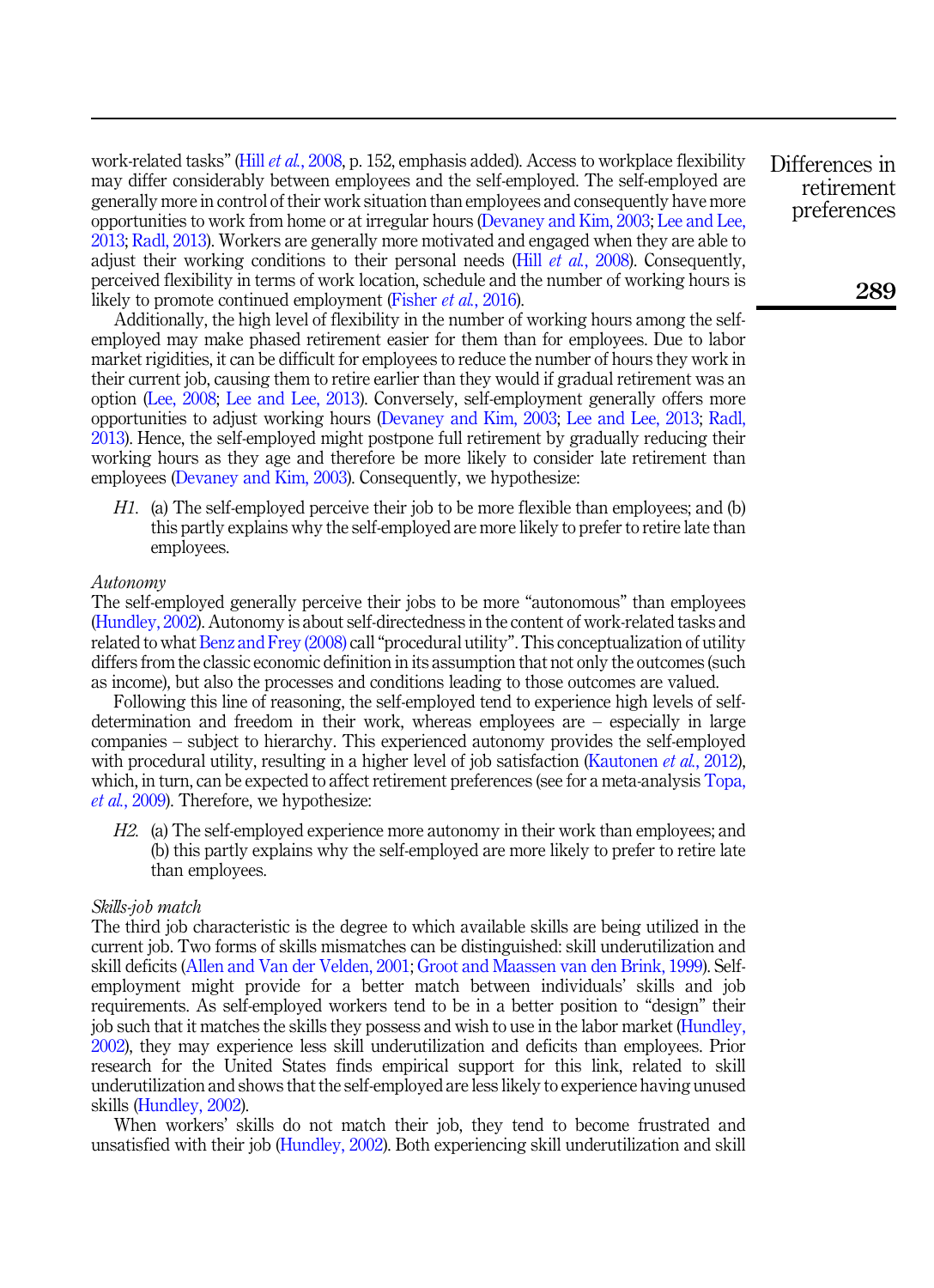deficits have been found to reduce job satisfaction, but the effect of skill deficits appears to be less strong and consistent across studies [\(Allen and De Weert, 2007;](#page-15-3) [Allen and Van der](#page-15-2) [Velden, 2001;](#page-15-2) [Badillo-Amador and Vila, 2013](#page-15-4)). Following the general idea that desirable job factors motivate workers to postpone retirement ([Fisher](#page-16-5) *et al.*, 2016), we expect:

<span id="page-5-0"></span>H3. (a) The self-employed experience a better match between available skills and their current job than employees and (b) this partly explains why the self-employed are more likely to prefer to retire late than employees.

#### Job security

Job security refers to the individual's evaluation of how much (s)he feels his/her current job to be at risk [\(Hundley, 2002\)](#page-16-4). It is commonly presumed that perceived job security is lower among the self-employed; self-employment is associated with lower levels of social security or employment protection, and the risk of business failure is higher than the risk of becoming unemployed [\(Mill](#page-17-5)án *et al.*[, 2013](#page-17-5)). Empirical findings, however, are not conclusive. While prior cross-national comparative research pointed out that the self-employed are less satisfied with their current job in terms of job security ([Mill](#page-17-5)an *et al.*[, 2013](#page-17-5)), other studies found no difference in job security between employees and the self-employed ([Blanchflower, 2004\)](#page-15-5), or showed that, in the United States, self-employed even perceive themselves as having greater job security, as compared to employees ([Hundley, 2002](#page-16-4)). The Dutch labor market differs from the US labor market in that employment laws are highly protective of employees ([OECD, 2018\)](#page-17-12). Hence, in this national context, we expect the self-employed to experience less job security than employees.

Prior empirical studies indicate that self-employed workers are more likely to report uncertainty about the age at which they will leave the labor market than employees ([Cobb-](#page-15-0)[Clark and Stillman, 2009;](#page-15-0) [Ekerdt](#page-16-2) et al., 2001). However, this difference has not been tested in relation to job security in specific. [Ekerdt](#page-16-2) *et al.* (2001) argue that feelings of uncertainty may reflect a lack of"opportunity structures for anticipating retirement"(p. 163). As self-employed workers are less likely to have their career and retirement as strictly regulated and administrated as workers in bureaucratic employment, they tend to orient themselves less toward a specific age of retirement. Related to the general argument that a set of circumstances can make future alternatives for retirement more or less conceivable ([Ekerdt](#page-16-2) et al.[, 2001](#page-16-2)), we conceptualize job insecurity to be one of the circumstances making it more difficult for workers to think (and plan) ahead. Consequently, we expect:

<span id="page-5-1"></span>H4. (a) The self-employed experience less job security than employees and (b) this partly explains why the self-employed experience more uncertainty in preferred retirement age than employees.

#### Data and methods

#### Data

We use survey data from the Dutch STREAM [\[1\]](#page-15-6), a longitudinal prospective cohort study among employees, self-employed workers and non-working people, aged 45–64 year at baseline (2010) (see [Ybema](#page-17-7) *et al.*, 2014). The current study is based on the wave collected in  $2016 (N = 14,734)$ . The analytical panel is restricted in multiple ways. Central to our analysis is the comparison between the self-employed without personnel and employees. Hence, observations of non-working persons  $(N = 4,631)$  and the self-employed with personnel  $(N = 182)$  were dropped. Furthermore, respondents older than 64 ( $N = 642$ ) [\[2\]](#page-15-7) were excluded. Finally, respondents with a preferred retirement age below their actual age  $(N = 19)$ , or with missing values on at least one of the covariates  $(N = 272)$  [\[3\]](#page-15-8) were excluded. After these restrictions, our sample contains 8,988 observations, comprising information on 8,325 employees and 663 self-employed workers.

290

IJM 42,2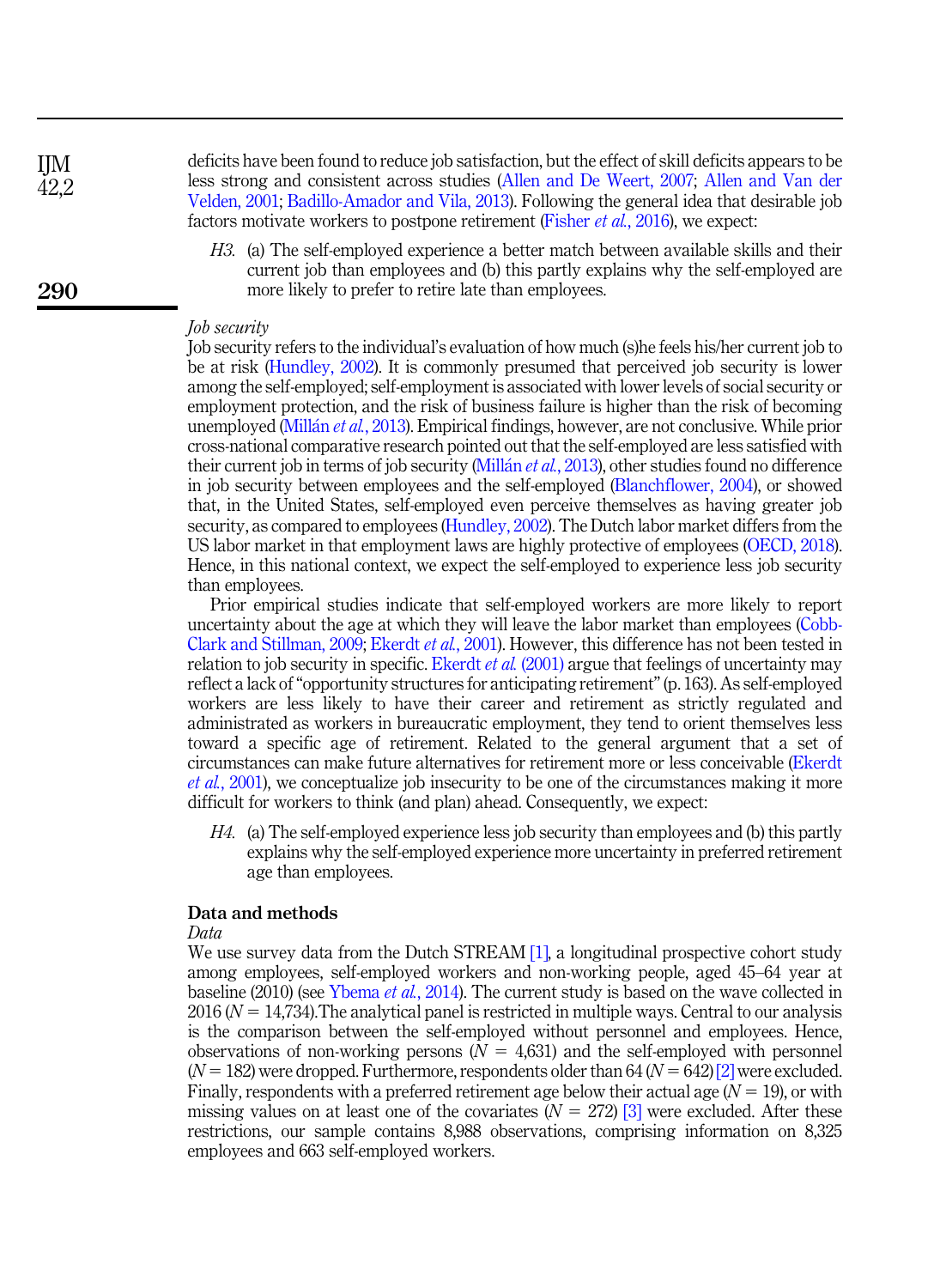### Variables

Dependent variable: Retirement preferences are measured with an open-ended question asking respondents until what age they would like to continue working. Respondents could fill in a specific age, but could also tick a box that they "don't know" yet. Preferred age of retirement is recoded into four categories: 1) early (<65), 2) on-time ( $\geq$ 65 and  $\leq$ 67), 3) late (>67) and 4) *uncertain* ("don't know"). As the state pension age has been 65 for decades, the age of 65 still forms an "age norm" – i.e. the "normal" retirement age that serves as a pervasive blueprint for retirement processes ([Radl, 2012](#page-17-13)). Furthermore, Dutch inhabitants tend to underestimate the age at which they will receive state pension [\(Henkens](#page-16-12) *et al.*, 2019). Therefore, we define preferred retirement before the age of 65 as early and between age 65 and 67 as on-time. The upper boundary of 67 is chosen because at the time of data collection, it was known that the state pension age would increase to age 67 in 2021. Also, the distribution of preferred retirement age clearly peaks at age 65 and  $67 - i.e.$  at the ages that are often mentioned in public debates about raising the state pension age (see descriptive findings in results section).

Independent variables: A dichotomous variable is used to distinguish between the selfemployed  $(= 1)$  and employees  $(= 0)$ . In case the respondent indicated that (s)he is both an employee and self-employed, (s)he is categorized based on the job for which (s)he works the most hours.

The mediators of interest are the job characteristics: flexibility, autonomy, skills-job match and job security. Flexibility is measured with three separate items, referring to the three dimensions of flexibility (i.e. where, when and for how long to work). A dichotomous variable indicates whether respondents think it is possible for them to work from home  $(= 1)$  or not  $(60)$  (where). Two categorical variables indicate the extent to which respondents perceive that the "opportunity to determine one's own working times" (when) and the "opportunity to work part-time" (for how long) are present in their current job. For both indicators, the original four categories are reversed and recoded into three categories: (1) not present at all; (2) somewhat/rather present and 3) highly present. Autonomy is measured with a scale variable, based on four items: (1) "Are you able to decide for yourself how to do your work?" (2) "Are you able to decide for yourself in which order to do your work?" (3) "Are you able to influence the pace in which you work?" and (4) "Do you need to come up with solutions yourself?". All items initially ranged from 1 *(always)* to 5 *((almost) never*) and are reversed before calculating the mean score (Cronbach's alpha  $= 0.82$ ). Consequently, the higher the score on this scale (ranging from 1 to 5), the more autonomy the respondent experiences in his/her job. Skills-job match is measured with a dichotomous variable indicating whether respondents think their knowledge and skills are a good  $(= 1)$ , or poor, fair or moderate  $(= 0)$  match with their current job. Job security is measured with an item indicating the extent to which the respondent perceives "good job security" is present. The initial four categories are reversed and recoded into three categories: (1) not present at all; (2) somewhat/rather present and (3) highly present.

Based on previous research (e.g. [Cobb-Clark and Stillman, 2009](#page-15-0); [Ekerdt](#page-16-2) et al., 2001; [Fisher](#page-16-5) et al.[, 2016](#page-16-5)), we control for various factors that may correlate with employment status and could influence retirement preferences. More specifically, gender  $(1 = female)$ , age, subjective health, living with a partner  $(1 = yes)$ , weekly working hours, sector, having multiple jobs, subjective income sufficiency and receiving pension benefits are taken into account. General subjective health ranges from 1 (*boor*) to 5 (*excellent*). Weekly working hours reflect the number of hours the respondents actually work per week, including overtime hours (top-coded to 50). To measure sector, respondents were asked to indicate in which category their company or institute fits best. The response categories are recoded into five broad sectors: (1) industry (manufacturing, electricity/gas/water supply, construction and agriculture); (2) trade (transport, wholesale, retail and catering); (3) business services (financial institutes and business services); (4) *non-profit services* (education, healthcare and public

Differences in retirement preferences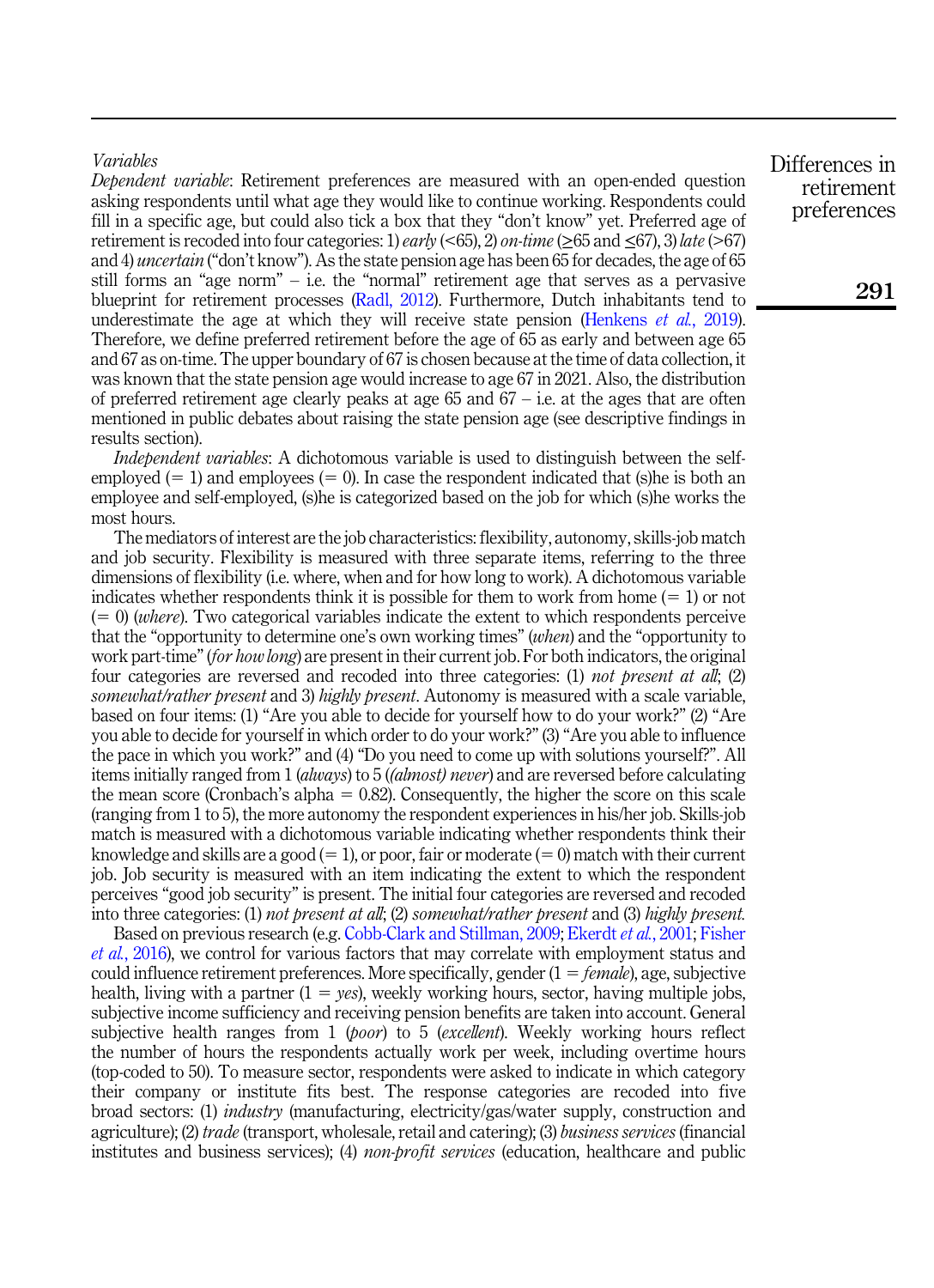administration) and (5) other. The dummy variable for multiple jobs indicates if the respondent is both an employee and self-employed  $(1 = yes)$ . For subjective income sufficiency, an item measuring the perceived financial situation of the household with five categories is recoded to three categories: (1) low (very/somewhat short on money), (2) medium (adequate) or (3) high (some/a lot of money left). Given that individuals may start transitioning into retirement already before fully exiting paid work (e.g. phased retirement and bridge employment), we control for whether the respondents – who are all engaged in paid work – also receive some kind of retirement pension (e.g. supplementary pension schemes by the employer, private savings for retirement;  $1 = yes$ ).

#### **Methods**

To examine the relationships between self-employment, job characteristics and preferred retirement age, multinomial logistic regression models are used, in which the preference to retire "on-time" is the reference category. In Model 1, the dependent variable measuring retirement preferences (early, late and uncertain) is studied in relation to employment status (i.e. self-employed workers versus employees) and the control variables. In Model 2, we add the hypothesized mediating variables, that is, all measures of job characteristics.

The comparison of coefficients across nested logistic models can be problematic, as the variance structure of the latent variable changes when covariates are added to the model (see [Mood, 2010](#page-17-14)). To solve this issue, we use the Karlson-Holm-Breen (KHB) method to rescale all coefficients of the reduced model to the scale of the full model. The KHB-method decomposes the effect of logit coefficients into  $(1)$  the effect attributable to confounding – i.e. the part mediated or explained by the additional covariate(s) – and  $(2)$  the effect attributable to rescaling. Technically this is done by including the residuals of all predictors in the most saturated model (Model 2) to the model with less predictors (Model 1) ([Karlson](#page-16-13) *et al.*, 2012). This makes it possible to make an unbiased comparison of the logit coefficient of employment status across models with and without potential confounders (here: job characteristics). Moreover, the KHB-method enables us to formally test whether job characteristics mediate the relationship between self-employment and retirement preferences (Breen *et al.*[, 2013](#page-15-9); [Karlson](#page-16-13) et al., 2012; [Kohler](#page-16-14) et al., 2011).

Several tests are conducted to check the model specification. First, the Wald test indicates that the four outcome categories are "distinguishable" with respect to the covariates and cannot be combined. Second, Small-Hsiao tests show that the independence of irrelevant alternatives assumption is not violated. Finally, variance inflation factor (VIF) scores indicate that there are no severe problems regarding multicollinearity.

#### Results

#### Descriptive results

[Figure 1](#page-8-0) presents the distribution of preferred retirement age by employment status (top-coded to 80, excluding "don't know" responses). This figure highlights that both distributions peak at age 65 and 67, suggesting that these ages – which play a central role in policy discussions – act as reference points for many Dutch workers, either wage-employed or self-employed. On average, the self-employed prefer to retire 2.15 years later than employees.

[Table 1](#page-9-0) provides descriptive statistics of all variables of interest for the full sample and for employees and the self-employed separately. It is worth noting that a considerable part of all respondents (27%) does not specify the age at which they prefer to retire but chooses the "don't know" response option instead. There is a significant relationship between our categorical measure of retirement preferences – distinguishing between early, on-time, late and uncertain preferences – and self-employment status (see [Table 1](#page-9-0), column "significance tests"). For instance, about 20% of the self-employed prefer to retire late,

42,2

292

IJM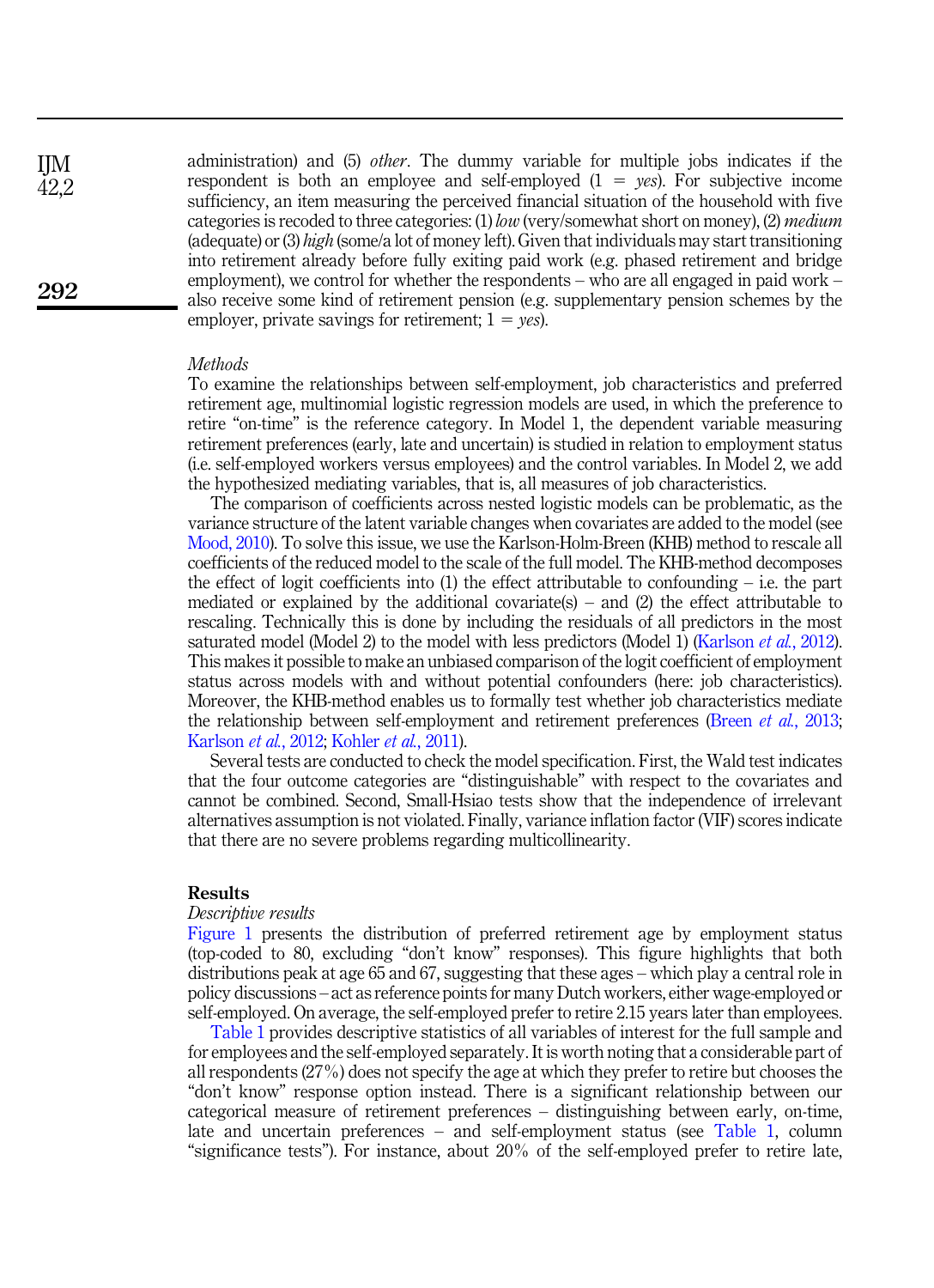<span id="page-8-0"></span>

**Note(s):** Preferred retirement age is top-coded to 80. *N* = 6,519 (6,073 employees and 446 solo self-employed individuals) after excluding uncertain retirement preferences **Source(s):** STREAM, wave 6 (2016)

Figure 1. Distribution of preferred retirement age by employment status

as compared to 3% of the employees. About 33% of the self-employed do not know until what age to continue working; among employees this is 27%.

[Table 1](#page-9-0) also points out substantial differences in job characteristics between employees and the self-employed. In line with [hypothesis 1a,](#page-4-0) the self-employed experience more flexibility in terms of work location, work schedule and the number of working hours than employees. For example, whereas 79% of the self-employed have the opportunity to work from home, this is the case among 39% of the employees. As predicted in [hypothesis 2a](#page-4-1), the self-employed tend to experience more autonomy in their work; that is, the mean difference on the autonomy scale between the self-employed and employees is 0.68. The expected difference between the self-employed and employees regarding skills-job match ([hypothesis 3a\)](#page-5-0) is less pronounced, with 83% of the self-employed and 75% of the employees reporting a good skills-job match. Finally, in accordance with [hypothesis 4a,](#page-5-1) the selfemployed experience less job security than employees; 27% of the self-employed report no job security to be present at all, versus 8% of the employees.

#### Multinomial regression results

[Table 2](#page-10-0) presents the results of the multinomial logistic regression models, displayed as KHB-corrected coefficients [\(Kohler](#page-16-14) *et al.*, 2011). The results of Model 1 show that – when the control variables are taken into account – the self-employed are more likely to have late or uncertain (vs "on-time") retirement preferences than employees. We find no significant difference between the self-employed and employees in early retirement preferences. With respect to the control variables, most effects are in the expected direction and remain rather stable across models.

In Model 2, the job characteristics are added to the model. In line with our expectations, flexibility in workplace (opportunity to work from home) and schedule (high opportunity to choose own working times) are positively related with late retirement preferences. Perceived opportunities to work part-time, autonomy and skills-job match are not associated with late retirement preferences. As predicted, workers experiencing no job security, or a bit of job security, are more likely to report uncertainty about prospective retirement, as compared to workers in highly secure jobs. In general, it is worth noticing that various studied job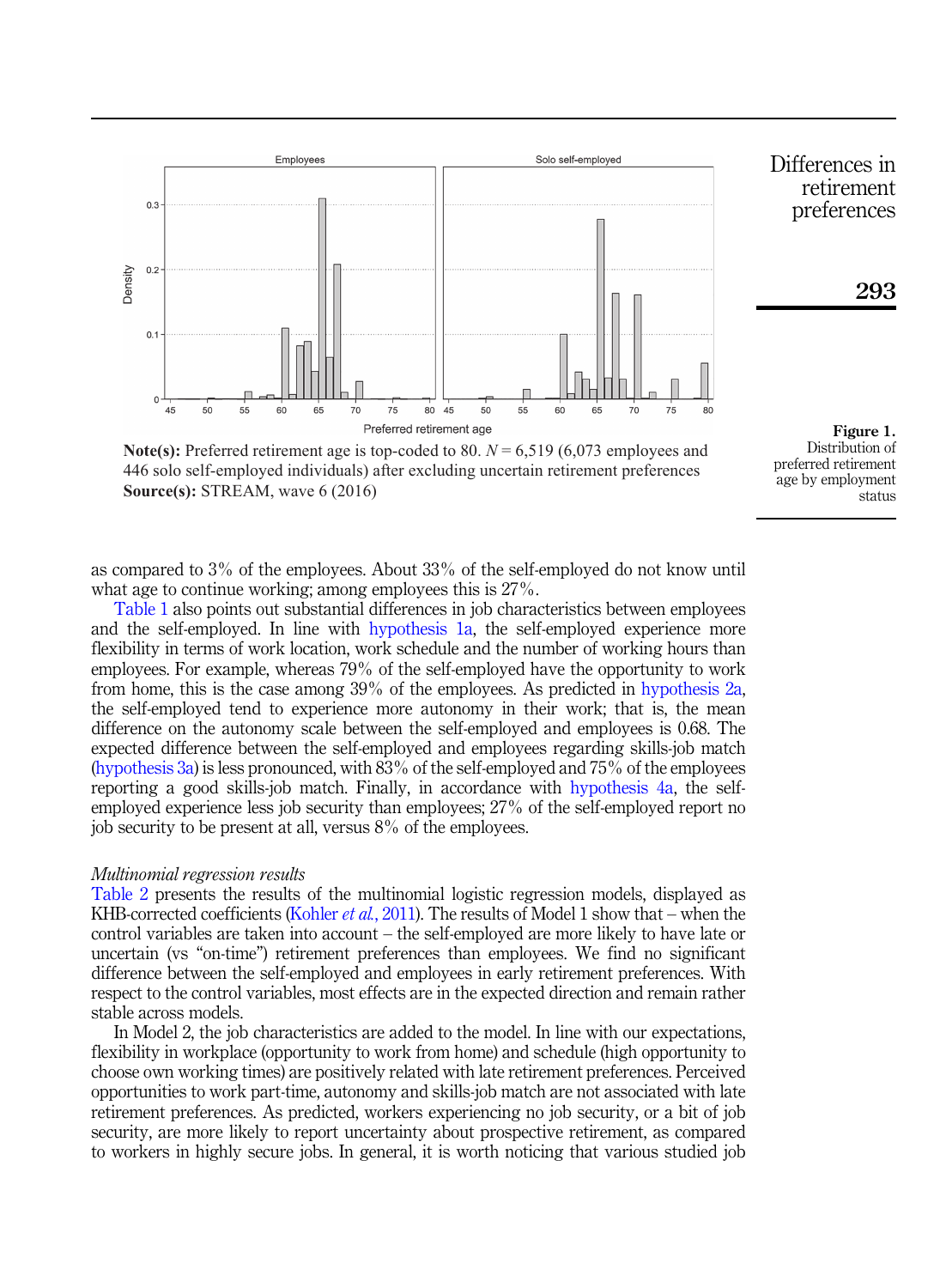<span id="page-9-0"></span>IJM 42,2

| TI 17 |                                                                                                                           | Full sample |       |       | <b>Employees</b> |       | Self-employed |                                 |
|-------|---------------------------------------------------------------------------------------------------------------------------|-------------|-------|-------|------------------|-------|---------------|---------------------------------|
| 42,2  |                                                                                                                           | Mean        | SD    | Mean  | SD               | Mean  | SD            | Significance tests <sup>t</sup> |
|       | Dependent variable                                                                                                        |             |       |       |                  |       |               |                                 |
|       | Retirement preferences (age) <sup>a</sup><br>Retirement preferences (cat.)                                                | 64.51       | 3.34  | 64.36 | 3.12             | 66.51 | 5.11          | $t = -8.76***$                  |
|       | Early                                                                                                                     | 0.26        |       | 0.27  |                  | 0.15  |               | $\chi^2 = 415.70$ ***           |
| 294   | On-time                                                                                                                   | 0.42        |       | 0.43  |                  | 0.32  |               |                                 |
|       | Late                                                                                                                      | 0.05        |       | 0.03  |                  | 0.20  |               |                                 |
|       | Uncertain                                                                                                                 | 0.27        |       | 0.27  |                  | 0.33  |               |                                 |
|       | Employment status                                                                                                         |             |       |       |                  |       |               |                                 |
|       | Employment status                                                                                                         | 0.93        |       |       |                  |       |               |                                 |
|       | Employee                                                                                                                  |             |       |       |                  |       |               |                                 |
|       | Solo self-employed                                                                                                        | 0.07        |       |       |                  |       |               |                                 |
|       | Control variables                                                                                                         |             |       |       |                  |       |               |                                 |
|       | Female                                                                                                                    | 0.46        |       | 0.46  |                  | 0.42  |               | $z = 1.03$ , ns                 |
|       | Age                                                                                                                       | 54.39       | 5.52  | 54.36 | 5.53             | 54.81 | 5.43          | $t = -2.04*$                    |
|       | Subjective health                                                                                                         | 3.32        | 0.86  | 3.31  | 0.86             | 3.33  | 0.89          | $t = -0.56$ , ns                |
|       | Living with a partner                                                                                                     | 0.76        |       | 0.76  |                  | 0.79  |               | $z = -0.84$ , ns                |
|       | Weekly working hours                                                                                                      | 33.51       | 10.86 | 33.55 | 10.59            | 33.04 | 13.82         | $t = 0.92$ , ns                 |
|       | Sector                                                                                                                    |             |       |       |                  |       |               | $\gamma^2 = 430.24***$          |
|       | Industry                                                                                                                  | 0.15        |       | 0.15  |                  | 0.10  |               |                                 |
|       | Trade                                                                                                                     | 0.15        |       | 0.15  |                  | 0.13  |               |                                 |
|       | Business services                                                                                                         | 0.13        |       | 0.11  |                  | 0.34  |               |                                 |
|       | Non-profit services                                                                                                       | 0.41        |       | 0.44  |                  | 0.16  |               |                                 |
|       | Other                                                                                                                     | 0.16        |       | 0.15  |                  | 0.27  |               |                                 |
|       | Multiple jobs                                                                                                             | 0.03        |       | 0.02  |                  | 0.06  |               | $z = -0.86$ , ns                |
|       | Subjective income sufficiency                                                                                             |             |       |       |                  |       |               | $\gamma^2 = 42.91***$           |
|       | Low                                                                                                                       | 0.14        |       | 0.13  |                  | 0.21  |               |                                 |
|       | Medium                                                                                                                    | 0.22        |       | 0.22  |                  | 0.23  |               |                                 |
|       | High                                                                                                                      | 0.65        |       | 0.66  |                  | 0.56  |               |                                 |
|       | Pension benefits                                                                                                          | 0.03        |       | 0.02  |                  | 0.06  |               | $z = -0.93$ , ns                |
|       | Job characteristics                                                                                                       |             |       |       |                  |       |               |                                 |
|       | Opp. to work from home                                                                                                    | 0.42        |       | 0.39  |                  | 0.79  |               | $z = -9.97***$                  |
|       | Opp. to choose working times                                                                                              |             |       |       |                  |       |               | $\chi^2 = 791.92***$            |
|       | Not present at all                                                                                                        | 0.30        |       | 0.32  |                  | 0.04  |               |                                 |
|       | Somewhat/rather present                                                                                                   | 0.52        |       | 0.53  |                  | 0.39  |               |                                 |
|       | Highly present                                                                                                            | 0.18        |       | 0.15  |                  | 0.57  |               |                                 |
|       | Opp. to work part-time                                                                                                    |             |       |       |                  |       |               | $\chi^2 = 87.99$ ***            |
|       | Not present at all                                                                                                        | 0.22        |       | 0.22  |                  | 0.21  |               |                                 |
|       | Somewhat/rather present                                                                                                   | 0.56        |       | 0.57  |                  | 0.42  |               |                                 |
|       | Highly present                                                                                                            | 0.22        |       | 0.21  |                  | 0.37  |               |                                 |
|       | Autonomy                                                                                                                  | 3.79        | 0.79  | 3.74  | 0.78             | 4.42  | 0.60          | $t = -27.54***$                 |
|       | Skills-job match                                                                                                          | 0.76        |       | 0.75  |                  | 0.83  |               | $z = -1.88*$                    |
|       | Job security                                                                                                              |             |       |       |                  |       |               | $\chi^2 = 293.81***$            |
|       | Not present at all                                                                                                        | 0.09        |       | 0.08  |                  | 0.27  |               |                                 |
|       | Somewhat/rather present                                                                                                   | 0.72        |       | 0.73  |                  | 0.61  |               |                                 |
|       | Highly present                                                                                                            | 0.19        |       | 0.19  |                  | 0.12  |               |                                 |
|       | N                                                                                                                         | 8,988       |       | 8,325 |                  | 663   |               |                                 |
|       | <b>Note(s):</b> + $p < 0.1$ , * $p < 0.05$ , ** $p < 0.01$ , *** $p < 0.001$                                              |             |       |       |                  |       |               |                                 |
|       | <sup>a</sup> Preferred retirement age is top-coded to 80. Sample sizes on which the statistics for retirement preferences |             |       |       |                  |       |               |                                 |

Table 1.

Summary statistics for full sample and by employment status

Preferred retirement age is top-coded to 80. Sample sizes on which the statistics for retirement preferences (age) are based are  $N = 6,519$ ,  $N = 6,073$ , and  $N = 446$ , respectively, after excluding the uncertain retirement preferences (i.e. "do not know" category)<br><sup>b</sup>Tests whether the differences between the solo self-employed and employees are statistically significant Source(s): STREAM, wave 6 (2016)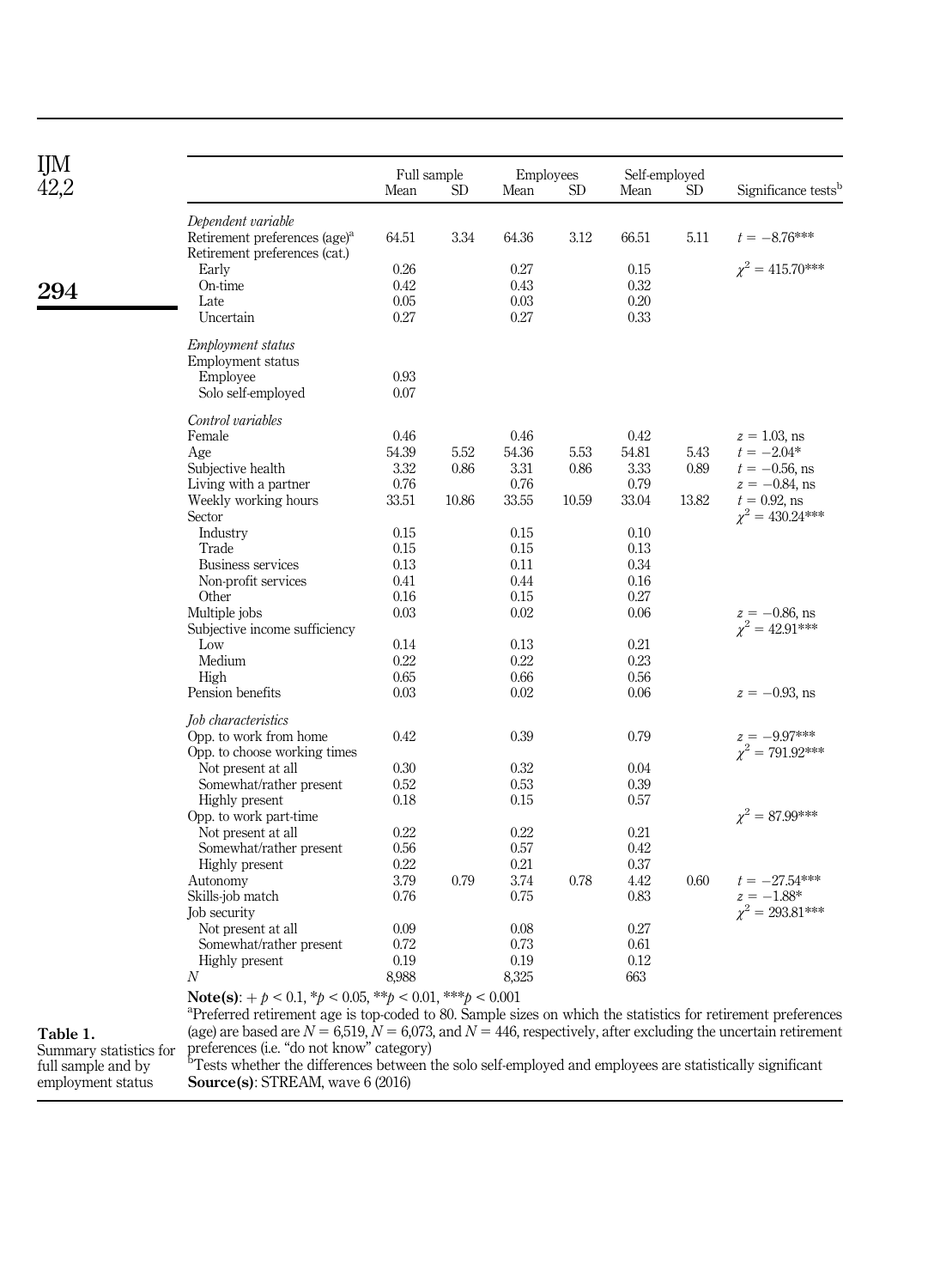<span id="page-10-0"></span>

|                                                                                |                                 | Model $1 -$ Employment status<br>and control variables |                                 |                                   | Model $2 -$ Adding job<br>characteristics |                                 | Differences in<br>retirement                                         |
|--------------------------------------------------------------------------------|---------------------------------|--------------------------------------------------------|---------------------------------|-----------------------------------|-------------------------------------------|---------------------------------|----------------------------------------------------------------------|
| $Ref. =$ on-time                                                               | Early                           | Late                                                   | Uncertain                       | Early                             | Late                                      | Uncertain                       | preferences                                                          |
| Self-employed ( $ref.$ = employees)                                            | $-0.13$                         | 1.91***                                                | $0.58***$                       | $-0.14$                           | 1.52***                                   | $0.59***$                       |                                                                      |
| Gender ( $ref.$ = male)                                                        | (0.13)<br>$0.12+$               | (0.14)<br>$-0.61***$                                   | (0.11)<br>$0.70***$             | (0.13)<br>0.10                    | (0.16)<br>$-0.59***$                      | (0.12)<br>$0.70***$             | 295                                                                  |
| Age                                                                            | (0.07)<br>$-0.08***$            | (0.13)<br>$-0.03***$                                   | (0.07)<br>$-0.09***$            | (0.07)<br>$-0.08***$              | (0.13)<br>$-0.03**$                       | (0.07)<br>$-0.09***$            |                                                                      |
| Subjective health                                                              | (0.01)<br>$-0.19***$            | (0.01)<br>$0.25***$                                    | (0.01)<br>$-0.10**$             | (0.01)<br>$-0.16***$              | (0.01)<br>$0.23***$                       | (0.01)<br>$-0.08*$              |                                                                      |
| Partner ( $ref. = no$ )                                                        | (0.03)<br>$0.24***$<br>(0.07)   | (0.06)<br>$-0.20$<br>(0.12)                            | (0.03)<br>0.09<br>(0.06)        | (0.03)<br>$0.26***$<br>(0.07)     | (0.06)<br>$-0.21+$<br>(0.12)              | (0.03)<br>0.10<br>(0.06)        |                                                                      |
| Weekly working hours                                                           | $-0.01*$<br>(0.00)              | $-0.01 +$<br>(0.01)                                    | $-0.03***$<br>(0.00)            | $-0.00$<br>(0.00)                 | $-0.01 +$<br>(0.01)                       | $-0.03***$<br>(0.00)            |                                                                      |
| Sector (ref. $=$ industry)                                                     |                                 |                                                        |                                 |                                   |                                           |                                 |                                                                      |
| Trade<br>Business services                                                     | $-0.36***$<br>(0.10)<br>$-0.07$ | 0.34<br>(0.21)<br>0.78***                              | $-0.11$<br>(0.10)<br>$-0.36***$ | $-0.39***$<br>(0.10)<br>$-0.18 +$ | $0.36+$<br>(0.22)<br>$0.51*$              | $-0.12$<br>(0.10)<br>$-0.34***$ |                                                                      |
| Non-profit services                                                            | (0.10)<br>0.12<br>(0.08)        | (0.20)<br>$0.46*$<br>(0.19)                            | (0.11)<br>$-0.18*$<br>(0.09)    | (0.11)<br>0.06<br>(0.09)          | (0.21)<br>$0.34+$<br>(0.20)               | (0.11)<br>$-0.13$<br>(0.09)     |                                                                      |
| Other                                                                          | $-0.33***$<br>(0.10)            | $0.38+$<br>(0.21)                                      | $-0.08$<br>(0.10)               | $-0.36***$<br>(0.10)              | 0.29<br>(0.21)                            | $-0.06$<br>(0.10)               |                                                                      |
| Multiple jobs ( $ref. = no$ )                                                  | 0.27<br>(0.18)                  | 1.44***<br>(0.23)                                      | $0.40*$<br>(0.18)               | 0.23<br>(0.18)                    | 1.35***<br>(0.23)                         | $0.40*$<br>(0.18)               |                                                                      |
| Subj. income sufficiency (ref. $=$ medium)                                     |                                 |                                                        |                                 |                                   |                                           |                                 |                                                                      |
| Low                                                                            | 0.03<br>(0.10)                  | 0.02<br>(0.18)                                         | $-0.17+$<br>(0.09)              | $-0.00$<br>(0.10)                 | 0.02<br>(0.18)                            | $-0.19*$<br>(0.09)              |                                                                      |
| High                                                                           | 0.39***<br>(0.07)               | $-0.10$<br>(0.13)                                      | $-0.05$<br>(0.07)               | $0.39***$<br>(0.07)               | $-0.16$<br>(0.13)                         | $-0.03$<br>(0.07)               |                                                                      |
| Pension benefits ( $ref. = no$ )                                               | $-0.30$<br>(0.20)               | $0.65*$<br>(0.26)                                      | $-0.01$<br>(0.18)               | $-0.31$<br>(0.20)                 | $0.57\mathrm{*}$<br>(0.26)                | 0.00<br>(0.18)                  |                                                                      |
| Opp. to work from home<br>$(ref. = no)$                                        |                                 |                                                        |                                 | $0.14*$<br>(0.07)                 | $0.38**$<br>(0.14)                        | $-0.10$<br>(0.07)               |                                                                      |
| Opp. to choose working times (ref. $=$ not present)<br>Somewhat/rather present |                                 |                                                        |                                 | 0.06                              | 0.24                                      | 0.06                            |                                                                      |
| <b>Highly</b> present                                                          |                                 |                                                        |                                 | (0.07)<br>$-0.04$<br>(0.11)       | (0.17)<br>$0.50*$<br>(0.21)               | (0.07)<br>$0.17+$<br>(0.11)     |                                                                      |
| Opp. to work part-time (ref. $=$ not present)<br>Somewhat/rather present       |                                 |                                                        |                                 | $0.15*$                           | 0.08                                      | $-0.06$                         |                                                                      |
| <b>Highly</b> present                                                          |                                 |                                                        |                                 | (0.08)<br>$0.31**$                | (0.15)<br>0.22                            | (0.08)<br>$-0.03$               |                                                                      |
| Autonomy                                                                       |                                 |                                                        |                                 | (0.10)<br>$-0.15***$              | (0.19)<br>0.03                            | (0.10)<br>$-0.09*$              | Table 2.<br>Multinomial logit                                        |
| Skills-job match ( $ref.$ = not good)                                          |                                 |                                                        |                                 | (0.04)<br>$-0.16*$<br>(0.06)      | (0.09)<br>0.00<br>(0.14)                  | (0.04)<br>$-0.09$<br>(0.07)     | retirement plans on<br>work-related factors<br>and control variables |
|                                                                                |                                 |                                                        |                                 |                                   |                                           | ( <i>continued</i> )            | (KHB-corrected<br>coefficients)                                      |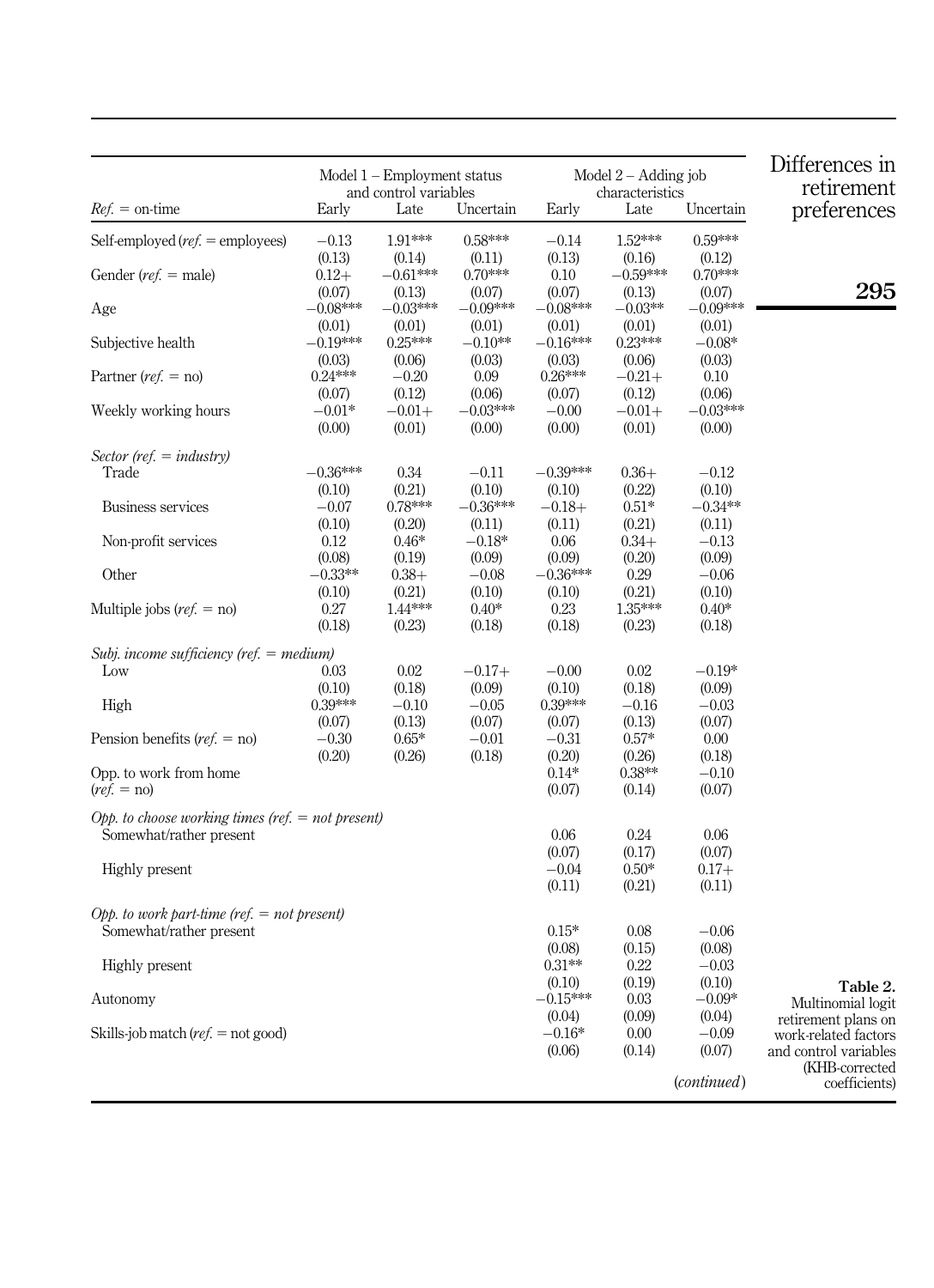| IJM<br>42,2 |                                                                                                                                            |                            | Model $1 -$ Employment status<br>and control variables |                     | Model $2 -$ Adding job<br>characteristics |                                     |                                        |  |
|-------------|--------------------------------------------------------------------------------------------------------------------------------------------|----------------------------|--------------------------------------------------------|---------------------|-------------------------------------------|-------------------------------------|----------------------------------------|--|
|             | $Ref. = on-time$                                                                                                                           | Early                      | Late                                                   | Uncertain           | Early                                     | Late                                | Uncertain                              |  |
| 296         | <i>Iob security (ref. <math>=</math> highly present)</i><br>Not present at all<br>Somewhat/rather present                                  |                            |                                                        |                     | $0.43***$<br>(0.12)<br>0.07<br>(0.07)     | $0.39+$<br>(0.21)<br>0.16<br>(0.15) | $0.30*$<br>(0.12)<br>$0.15*$<br>(0.08) |  |
|             | Constant<br>$\boldsymbol{N}$                                                                                                               | 4.21***<br>(0.35)<br>8.988 | $-1.22+$<br>(0.69)                                     | $5.60***$<br>(0.35) | 4.29***<br>(0.39)<br>8.988                | $-1.85*$<br>(0.79)                  | 5.66***<br>(0.39)                      |  |
| Table 2.    | <b>Note(s):</b> Standard errors in parentheses. $+ p < 0.1, *p < 0.05, **p < 0.01, **p < 0.001$<br><b>Source(s): STREAM, wave 6 (2016)</b> |                            |                                                        |                     |                                           |                                     |                                        |  |

| $Ref =$ on-time                                                                                                                                                                                                                                                                                                                                                                                                                                                                    | Late                                                               | Uncertain                  |  |
|------------------------------------------------------------------------------------------------------------------------------------------------------------------------------------------------------------------------------------------------------------------------------------------------------------------------------------------------------------------------------------------------------------------------------------------------------------------------------------|--------------------------------------------------------------------|----------------------------|--|
| Reduced                                                                                                                                                                                                                                                                                                                                                                                                                                                                            | $1.91***$                                                          | $0.58***$                  |  |
| Full                                                                                                                                                                                                                                                                                                                                                                                                                                                                               | $(0.14)$<br>1.52 <sup>***</sup>                                    | $\mathbf{0.11} \\ 0.59***$ |  |
| Difference                                                                                                                                                                                                                                                                                                                                                                                                                                                                         | (0.16)<br>$0.39***$                                                | (0.12)<br>$-0.01$          |  |
|                                                                                                                                                                                                                                                                                                                                                                                                                                                                                    | (0.08)<br>1.26                                                     | (0.04)<br>0.98             |  |
| Confounding percentage                                                                                                                                                                                                                                                                                                                                                                                                                                                             | 20.55                                                              | $-1.88$<br>8.988           |  |
| Note(s): Standard errors in parentheses. Variable of interest: employment status; Mediators: opp. to work from<br>home, opp. to choose own working times, opp. to work part-time, autonomy, skills-job match, job security.<br>Concomitants: gender, age, subjective health, partner status, weekly working hours, sector, having multiple<br>jobs, subjective income sufficiency and pension benefits<br>$+ b < 0.1, *b < 0.05, **b < 0.01, **b < 0.001$<br>"on-time") retirement |                                                                    |                            |  |
|                                                                                                                                                                                                                                                                                                                                                                                                                                                                                    | Confounding ratio<br>N<br><b>Source(s):</b> STREAM, wave $6(2016)$ | 8.988                      |  |

features – e.g. opportunities to work from home and low job security – are positively associated with both early and late retirement preferences. This suggests that if we had treated preferred retirement age as a continuous variable, we would not have captured these nuances.

After inclusion of the job characteristics in Model 2, the positive coefficient of selfemployment on late retirement preferences drops in effect size. This suggests that the job features together mediate part of the relationship between self-employment and late retirement preferences. To formally test the indirect effect of self-employment on retirement preferences through job characteristics, we conduct a KHB mediation analysis. Table 3 presents the estimated effect of self-employment in the reduced model (i.e. only including control variables), the estimated effect in the full model (i.e. including control variables and job characteristics) and the estimated difference between these effects (i.e. the indirect effect of self-employment via job characteristics). For late retirement preferences the indirect effect is found to be statistically significant, and the confounding percentage indicates that 21% of the total effect of selfemployment on late retirement preferences is due to the studied job characteristics. For uncertain retirement preferences, the job characteristics together do not seem to play a mediating role.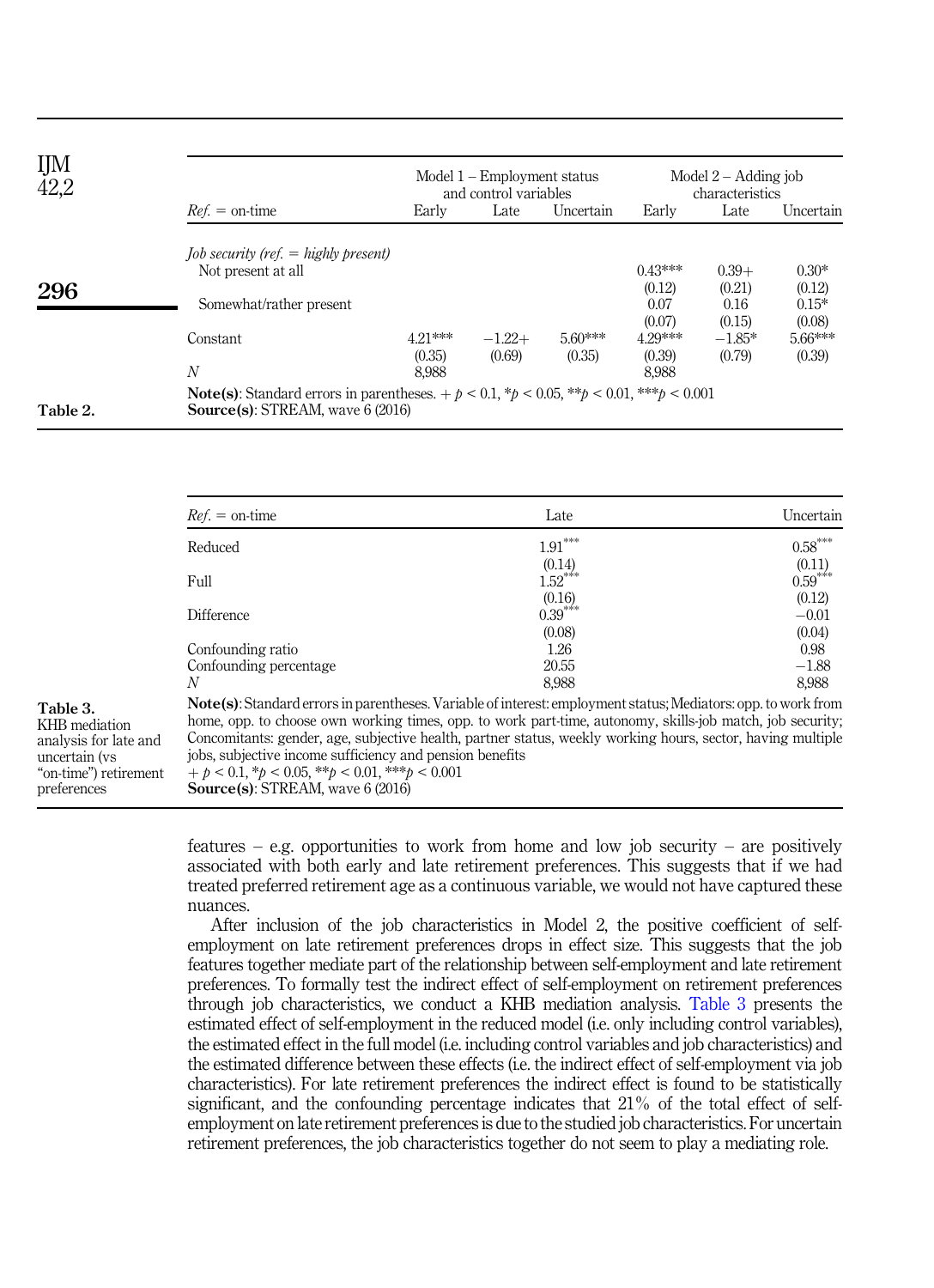|                                                                                                                                                                                                                              |              |        | Late           |              | Uncertain |                | Differences in                                                      |
|------------------------------------------------------------------------------------------------------------------------------------------------------------------------------------------------------------------------------|--------------|--------|----------------|--------------|-----------|----------------|---------------------------------------------------------------------|
| Mediator                                                                                                                                                                                                                     | Effect diff. |        | % Total effect | Effect diff. |           | % Total effect | retirement                                                          |
| Opp. to work from home $(ref. = no)$                                                                                                                                                                                         | 0.14         | (0.05) | 7.33           | $-0.04$      | (0.03)    | $-6.58$        | preferences                                                         |
| Opp. to choose own working times (ref. $=$ not present)                                                                                                                                                                      |              |        |                |              |           |                |                                                                     |
| Somewhat/rather present                                                                                                                                                                                                      | $-0.04$      | (0.03) | $-1.95$        | $-0.01$      | (0.01)    | $-1.67$        |                                                                     |
| Highly present                                                                                                                                                                                                               | 0.20         | (0.09) | 10.40          | 0.07         | (0.04)    | 12.14          | 297                                                                 |
| Opp. to work part-time (ref. $=$ not present)                                                                                                                                                                                |              |        |                |              |           |                |                                                                     |
| Somewhat/rather present                                                                                                                                                                                                      | $-0.01$      | (0.02) | $-0.63$        | 0.01         | (0.01)    | 1.44           |                                                                     |
| Highly present                                                                                                                                                                                                               | 0.03         | (0.03) | 1.82           | $-0.00$      | (0.02)    | $-0.79$        |                                                                     |
| Autonomy                                                                                                                                                                                                                     | 0.02         | (0.06) | 1.13           | $-0.06$      | (0.03)    | $-10.61$       |                                                                     |
| Skills-job match ( <i>ref.</i> $=$ not good)                                                                                                                                                                                 | 0.00         | (0.01) | 0.01           | $-0.01$      | (0.01)    | $-1.37$        |                                                                     |
| <i>Job security (ref. <math>=</math> highly present)</i>                                                                                                                                                                     |              |        |                |              |           |                |                                                                     |
| Not present at all                                                                                                                                                                                                           | 0.07         | (0.04) | 3.46           | 0.05         | (0.02)    | 8.77           | Table 4.                                                            |
| Somewhat/rather present                                                                                                                                                                                                      | $-0.02$      | (0.02) | $-1.02$        | $-0.02$      | (0.01)    | $-3.20$        | Contribution of                                                     |
| Total                                                                                                                                                                                                                        | 0.39         |        | 20.55          | $-0.01$      |           | $-1.88$        | mediators (job                                                      |
| Note(s): Standard errors in parentheses. For both outcome categories, the column "Effect diff." denotes<br>differences in the effect of self employment due to each of the mediators, adding up to the total indirect effect |              |        |                |              |           |                | characteristics) to<br>effect of self-<br>$\mathbf{1}$ $\mathbf{1}$ |

effect of self-employment due to each of the mediators, adding up to the total indirect  $\epsilon$ The column "% total effect" expresses these contributions as percentages of the total (direct  $+$  indirect) effect. Variable of interest: employment status; Concomitants: gender, age, subjective health, partner status, weekly working hours, sector, having multiple jobs, subjective income sufficiency and pension benefits Source(s): STREAM, wave 6 (2016)

employment on late and uncertain (vs "on-time") retirement preferences (KHB mediation analysis)

Finally, we assess the individual contributions of job characteristics in mediating the relationship between self-employment and retirement preferences (see Table 4). Especially flexibility in work location (opportunity to work from home) and work schedule (opportunity to choose one's own working times) are found to be important in mediating the effect of selfemployment on late (vs "on-time") retirement preferences, partly supporting [hypothesis 1b](#page-4-0). Our results do not support the predicted mediating roles of autonomy [\(hypothesis 2b\)](#page-4-1) and skills-job match [\(hypothesis 3b](#page-5-0)). With respect to uncertainty around prospective retirement, the opposing effects of the studied job characteristics clarify why the job features together do not play a mediating role. The specific results for job security are in line with [hypothesis 4b](#page-5-1): the positive contribution of the absence of job security suggests that self-employment is related with experiencing uncertainty around retirement partly through job insecurity. Additional KHB-analyses in which only job security is included as a mediator (not presented in Table 4), confirm that 6% of the effect of self-employment on experiencing uncertainty around retirement runs through job security (effect self-employment in reduced model  $= 0.57$ ; in full model = 0.53; difference = 0.04,  $p < 0.05$ ).

Multiple sensitivity tests have been conducted (see Appendix [Tables A1](#page-18-0)–[A4\)](#page-18-0). First, the analysis is repeated for subsamples excluding people with multiple jobs and excluding people receiving pension benefits. Second, we checked whether our results are sensitive to changes in the categorization of the dependent variable by changing the lower boundary of late retirement to age 69 and by combining the early and on-time categories. The results closely resemble our main results and did not affect our substantive conclusions.

#### **Discussion**

Previous research has consistently shown that the self-employed are more likely than employees to prefer to retire late and to express uncertainty about retirement preferences (e.g. [Quinn, 1980;](#page-17-0) [Radl, 2013;](#page-17-1) [Visser](#page-17-2) *et al.*, 2016). Against the background of population aging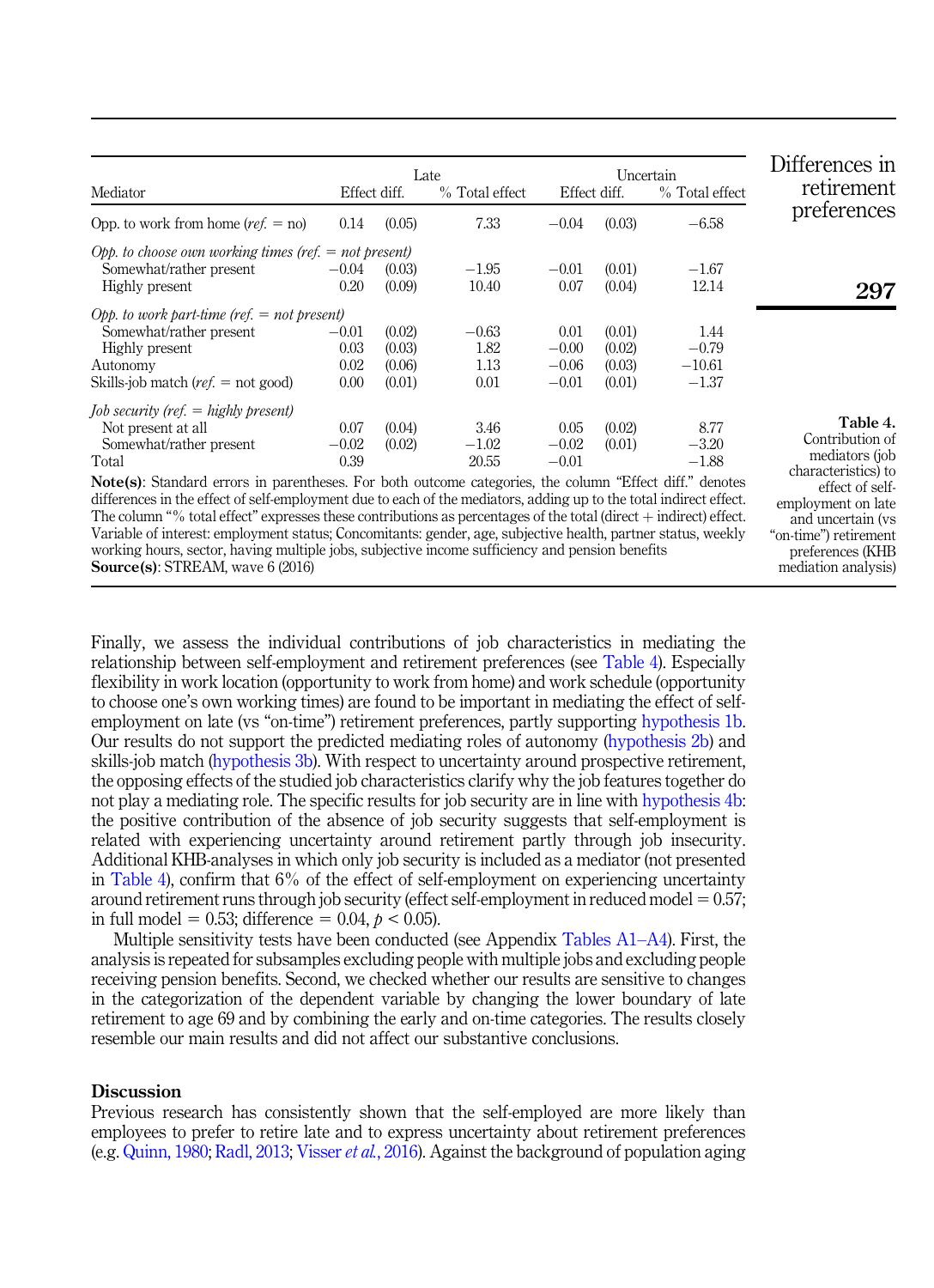and increasingly flexible labor markets, understanding these disparities is of eminent importance. In prior studies, retirement preferences of employees and the self-employed have been theorized to vary because of differences in financial resources (e.g. quasi-obligatory occupational pensions for employees) and/or institutional structures (e.g. mandatory pension age for many employees). In this paper we argue that job characteristics may play an explanatory role as well and empirically examine the resulting hypotheses by analyzing the Dutch STREAM data (2016).

First, we predicted that certain desirable job characteristics that are characteristic for the work situation of the self-employed – i.e. flexibility, autonomy and skills-job match – can partly explain why the self-employed prefer to retire relatively late. Confirming prior research (e.g. [Lee and Lee, 2013;](#page-16-1) [Quinn, 1980](#page-17-0); [Radl, 2013;](#page-17-1) [Visser](#page-17-2)et al., 2016), we find that self-employed workers are more likely than employees to prefer late retirement. Furthermore, this study shows that the self-employed differ considerably in terms of their job characteristics from employees, resembling previous findings from the employment literature (e.g. [Hundley, 2002](#page-16-4); [Mill](#page-17-5)an et al.[, 2013](#page-17-5)). Little was still known, however, about the extent to which job characteristics could explain these differences in retirement preferences. The current study shows that self-employed workers experience more flexibility in work location and schedule than employees, which could partly explain the observed disparities in late retirement preferences. This suggests that in particular being in control regarding where and when the work is performed – rather than being self-directed regarding the number of work hours, the content of the work, or having a good skills-job match – relates to the late retirement preferences of the self-employed. These findings seem to support the theoretical notion that desirable job factors could motivate workers to continue working [\(Fisher](#page-16-5) *et al.*, 2016) and are in line with expectations from the literature on workplace flexibility and blended working (e.g. [Damman, 2016](#page-16-15); [Dropkin](#page-16-16) et al., 2016).

Second, we stressed the importance of experienced uncertainty about prospective retirement of the self-employed. As expected, the self-employed report a higher level of uncertainty than employees. However, the observed difference was smaller than initially expected (33% versus 27%). This may be linked to the major changes in retirement policies that have recently taken place in the Netherlands ([Van Solinge and Henkens, 2017](#page-17-15)), which reasonably raised the level of uncertainty about retirement timing for employees. We hypothesized that high levels of job insecurity faced by the self-employed partly explain why orienting themselves toward a specific age at which they prefer to leave the labor market might be more difficult for them than for employees. The assumption of the rational choice framework that workers have comprehensive and adequate information about themselves and their work situation and can form specific ideas about retirement timing based on that information [\(Wang and Schultz, 2010](#page-17-6)), may not apply to workers in an insecure work situation. In line with this expectation, we find that observed differences in job security between the self-employed and employees account for a small part of the relationship between self-employment and uncertain retirement preferences.

More generally, our findings emphasize the importance of examining retirement timing preferences in a non-linear way (i.e. a categorical instead of a continuous preferred retirement age indicator) for two main reasons. First, such an approach enabled us to include the "don't know" responses, which are chosen by a substantial share of respondents. Our results suggest that this group is distinguishable from other outcome groups (e.g. uncertain retirement preferences cannot just be perceived as a different form of late retirement preferences). This provides additional evidence for the importance of studying uncertainty as a separate category of substantive interest ([Ekerdt](#page-16-2) *et al.*, 2001). Second, distinguishing between early, on-time and late retirement timing preferences appeared to be important, because the effects of several predictors point in the same direction for early as for late

298

IJM 42,2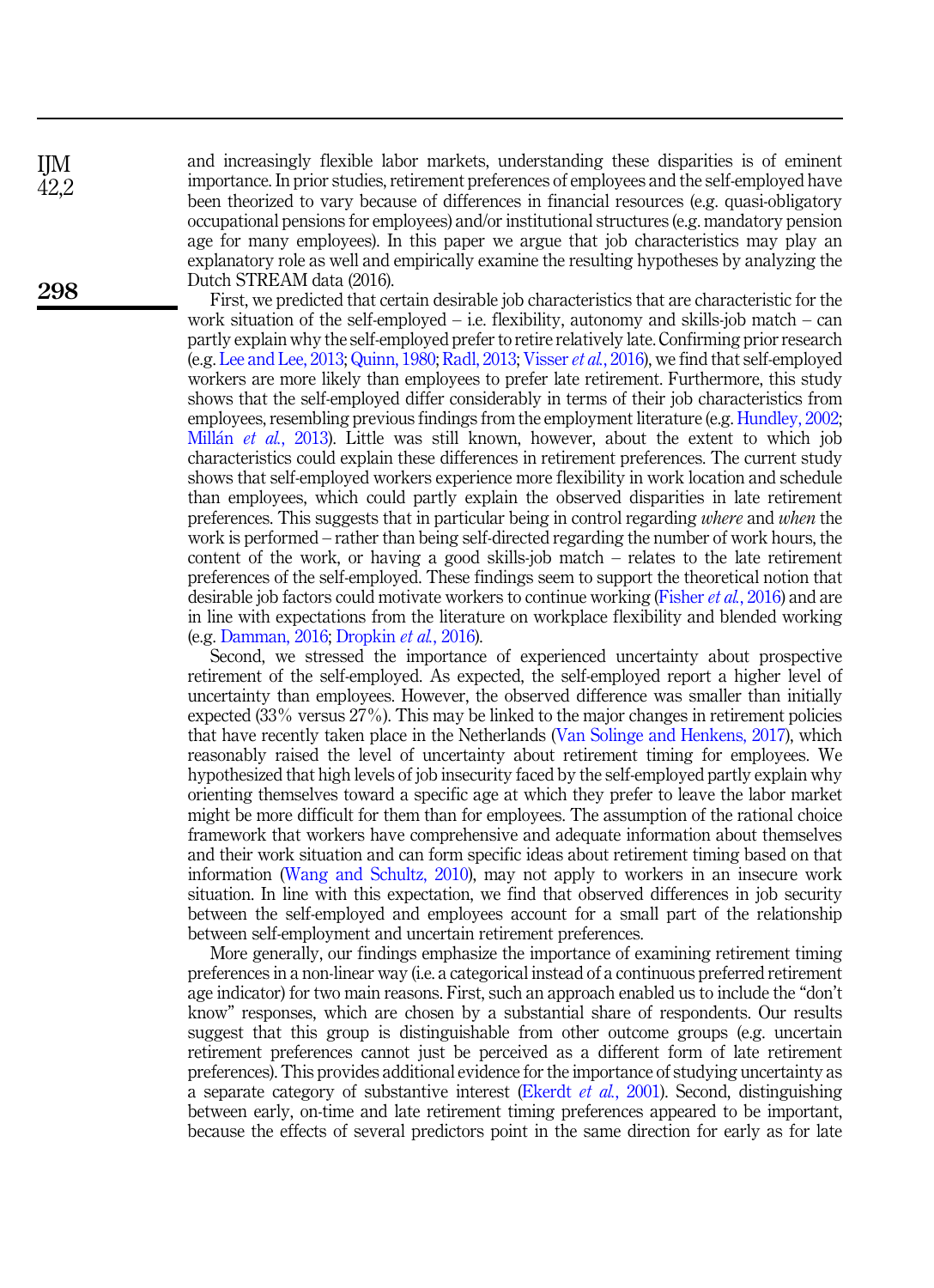retirement timing preferences (vs "on-time"). If we had studied preferred retirement age in a continuous way, these nuances would have been difficult to observe.

Although the examined job characteristics could explain a substantial part of the difference in late retirement preferences between the self-employed and employees, a large part of the effect cannot be explained. This is not surprising given that it is known that many other factors affect retirement processes as well ([Fisher](#page-16-5) et al., 2016; [Wang and Schultz, 2010\)](#page-17-6). It may be the case that the studied job characteristics do not capture the full breadth of job factors that are of importance. It can, for instance, be that differences in work attachment between the self-employed and employees also play an explanatory role ([Hochguertel, 2015\)](#page-16-3). Furthermore, in particular for the self-employed, business closing or succession-related considerations may be important as well. Next to job factors, also financial factors can be expected to be relevant, given that Dutch self-employed individuals have been found to be less financially prepared for retirement than employees are (e.g. [Conen](#page-16-8) *et al.*, 2016; [Zwinkels](#page-17-4) et al.[, 2017\)](#page-17-4). Given that there are many ways in which individuals could financially prepare for old age, sophisticated measurements of the older individual's financial situation would be necessary to effectively test the mediating role of financial constraints. Examining both nonfinancial and financial potential underlying mechanisms simultaneously may be a relevant direction for future research. Furthermore, future research should pay more attention to diversity within the group of self-employed individuals. A relevant distinction to be made, for instance, would be to focus on the extent to which workers voluntarily became self-employedor whether they became self-employed out of necessity (cf., [Hershey](#page-16-0) *et al.*, 2017; [Kautonen](#page-16-17) *et al.*, 2010) and to examine whether the retirement preferences and the underlying mechanisms differ between these groups.

This study focused on examining the factors explaining retirement *preferences*, not actual behavior. Prior research has demonstrated that retirement preferences are a relatively strong predictor of retirement behavior (e.g. [Henkens and Tazelaar, 1997;](#page-16-18) Orestig *et al.*[, 2013\)](#page-17-16), especially when measuring preferences with a specific age instead of more general considerations (Solem et al.[, 2016\)](#page-17-17). However, employment can be insecure in later life, and retirement preferences are not always realized in actual behavior: substantial shares of people retire either earlier or later than preferred ([Steiber and Kohli, 2017\)](#page-17-18). These discrepancies can be explained by various factors. Especially highly-educated workers, close to retirement, in white-collar jobs, in good health and with a supporting partner are generally better able to "match" their actual retirement timing with their preferences (e.g. [Henkens and Tazelaar,](#page-16-18) [1997;](#page-16-18) Orestig *et al.*[, 2013](#page-17-16); Solem *et al.*[, 2016](#page-17-17)). While it thus has to be kept in mind that retirement behavior cannot be directly read off from preferences and vice versa, gaining a better understanding of the factors underlying retirement preferences remains important for the study of retirement processes.

This study is not free of limitations. First, it cannot be ruled out that self-selection into self-employment influences our results. As gradual retirement is often more difficult for employees, older wage workers may make the transition to self-employment as a form of partial retirement ([Quinn, 1980](#page-17-0)). Unfortunately, it was not possible to check the extent to which prior retirement preferences affect selection into self-employment later in life. Second, when testing our hypotheses we were not able to fully control for alternative mechanisms (e.g. differences in retirement savings, mandatory retirement regulations) that may explain differences in retirement preferences between the self-employed and employees as well. For instance, no detailed information about savings for old age or about work histories was available in STREAM. Third, no information was available about the knowledge respondents have regarding the changing state pension age and about the age at which they think they personally start receiving basic pension. Fourth, the specific characteristics of the Dutch institutional context might limit the generalizability of the findings to other national contexts.

Differences in retirement preferences

299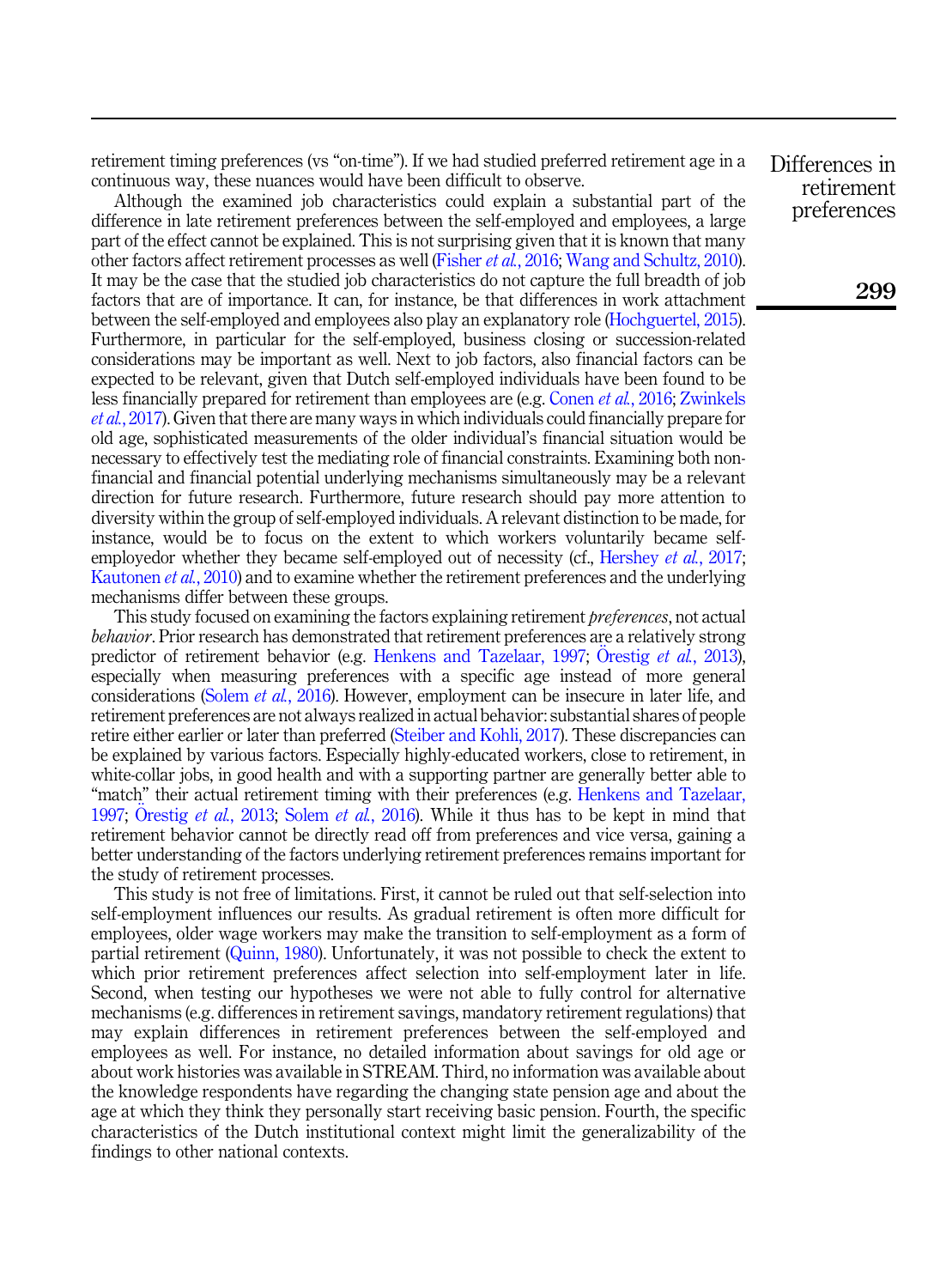Despite these limitations, this study contributes to the literature by showing that job characteristics that are typical for self-employment (i.e. workplace flexibility, job insecurity) can partly explain the relatively late and uncertain preferred retirement timing of the selfemployed, as compared to employees. Besides contributing to scientific debates, these insights are relevant for policymakers at both the organizational and national level. For employers who would like to keep their employees at work until older ages, the findings suggest that offering employees more workplace flexibility could be a potentially interesting direction for organizational HR practices. For policymakers at the national level it is important to be aware that the way in which self-employed individuals think about retirement is different from the traditional employee view. There is more uncertainty surrounding retirement and for many self-employed persons reaching the state pension age will not mean that they stop working. This may have profound implications for the meaning of retirement in the future (cf. [Sargent](#page-17-19) *et al.*, 2013). Paying more attention to the changing nature of work may therefore be crucial when making projections about later-life work and retirement of future cohorts of older individuals.

#### Notes

- <span id="page-15-6"></span>1. The Medical Ethical Committee of the VU University Medical Center (Amsterdam) had no objection to the STREAM data collection. At the start of the online questionnaire, it was stressed that the participants' privacy is guaranteed, that responses are treated confidentially, and that all data are stored in secured computer systems.
- <span id="page-15-7"></span>2. Given that respondents working beyond the "traditional"retirement age of 65 form a selective group of workers that differs in composition from the main workforce, we excluded them from the analytic sample. Additional analyses show that among these older employees (>age 65), 40% prefers to retire "on-time", 38% prefers to retire late, and 22% reports uncertain retirement preferences. Among the older self-employed respondents, 7% prefers to retire "on-time", 60% prefers to retire late, and 33% reports uncertain retirement preferences.
- <span id="page-15-8"></span>3. We checked whether the findings are similar when using a multiple imputation procedure (mi impute chained in Stata 15). Variables having missing values were imputed 25 times by using information of the dependent, independent and control variables. The findings were generally similar to the findings as presented in [Table 2](#page-10-0) (Model 2).

#### References

- <span id="page-15-3"></span>Allen, J. and De Weert, E. (2007), "What do educational mismatches tell us about skill mismatches? A cross-country analysis", European Journal of Education, Vol. 42 No. 1, pp. 59-73.
- <span id="page-15-2"></span>Allen, J. and Van der Velden, R. (2001), "Educational mismatches versus skill mismatches: effects on wages, job satisfaction, and on-the-job search", Oxford Economic Papers, Vol. 53 No. 3, pp. 434-452.
- <span id="page-15-4"></span>Badillo-Amador, L. and Vila, L.E. (2013), "Education and skill mismatches: wage and job satisfaction consequences", International Journal of Manpower, Vol. 34 No. 5, pp. 416-428.
- <span id="page-15-1"></span>Benz, M. and Frey, B.S. (2008), "The value of doing what you like: evidence from the self-employed in 23 countries", Journal of Economic Behavior and Organization, Vol. 68 Nos 3-4, pp. 445-455.
- <span id="page-15-5"></span>Blanchflower, D.G. (2004), "Self-employment: more may not be better", (NBER Working Paper), National Bureau of Economic Research, Cambridge, MA.
- <span id="page-15-9"></span>Breen, R., Karlson, K.B. and Holm, A. (2013), "Total, direct, and indirect effects in logit and probit models", Sociological Methods and Research, Vol. 42 No. 2, pp. 164-191.
- <span id="page-15-0"></span>Cobb-Clark, D.A. and Stillman, S. (2009), "The retirement expectations of middle-aged Australians", The Economic Record, Vol. 85 No. 269, pp. 146-163.

300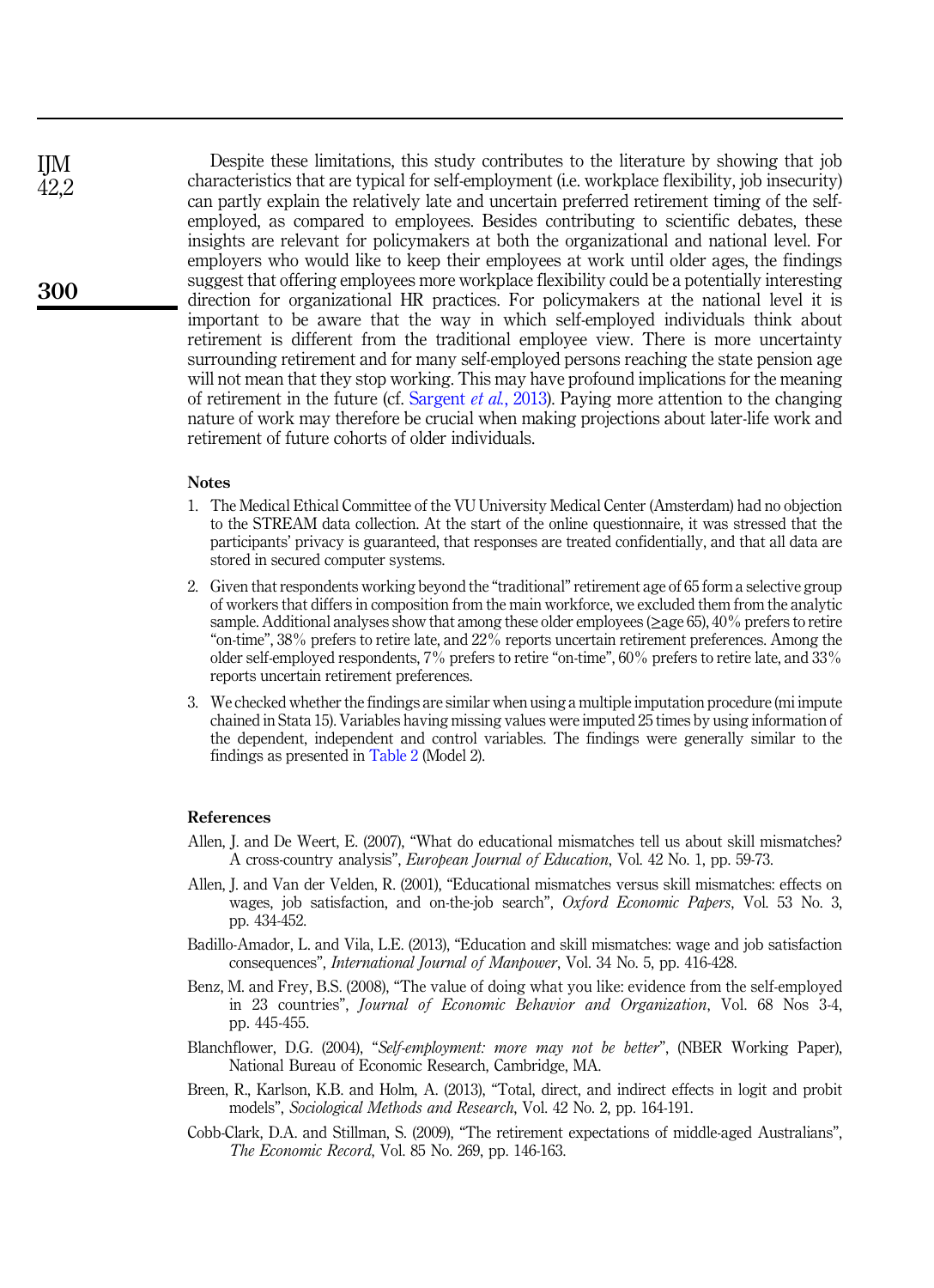<span id="page-16-18"></span><span id="page-16-16"></span><span id="page-16-15"></span><span id="page-16-12"></span><span id="page-16-11"></span><span id="page-16-10"></span><span id="page-16-8"></span><span id="page-16-5"></span><span id="page-16-2"></span>

| Conen, W., Schippers, J. and Schulze Buschoff, K. (2016), Self-Employed without Personnel: Between<br>Freedom and Insecurity, Hans-Boeckler-Foundation, Düsseldorf.                                                                                                                                       | Differences in<br>retirement |
|-----------------------------------------------------------------------------------------------------------------------------------------------------------------------------------------------------------------------------------------------------------------------------------------------------------|------------------------------|
| Damman, M. (2016), "Blended work and employment participation of older workers: a further<br>discussion", <i>Work, Aging and Retirement</i> , Vol. 2 No. 4, pp. 384-389.                                                                                                                                  | preferences                  |
| Devaney, S.A. and Kim, H. (2003), "Older self-employed workers and planning for the future", <i>Journal</i><br>of Consumer Affairs, Vol. 37 No. 1, pp. 123-142.                                                                                                                                           |                              |
| Dropkin, J., Moline, J., Kim, H. and Gold, J.E. (2016), "Blended work as a bridge between traditional<br>workplace employment and retirement: a conceptual review", Work, Aging and Retirement,<br>Vol. 2 No. 4, pp. 373-383.                                                                             | 301                          |
| Ekerdt, D.J., Hackney, J., Kosloski, K. and DeViney, S. (2001), "Eddies in the Stream: the prevalence of<br>uncertain plans for retirement", <i>Journal of Gerontology</i> , Vol. 56 No. 3, pp. 162-170.                                                                                                  |                              |
| Fisher, G.G., Chaffee, D.S. and Sonnega, A. (2016), "Retirement timing: a review and recommendations<br>for future research", Work, Aging and Retirement, Vol. 2 No. 2, pp. 230-261.                                                                                                                      |                              |
| Groot, W. and Maassen van den Brink, H. (1999), "Job satisfaction of older workers", International<br>Journal of Manpower, Vol. 20 No. 6, pp. 343-360.                                                                                                                                                    |                              |
| Henkens, K. and Tazelaar, F. (1997), "Explaining retirement decisions of civil servants in The<br>Netherlands: intentions, behavior; and the discrepancy between the two", Research on Aging,<br>Vol. 19 No. 2, pp. 139-173.                                                                              |                              |
| Henkens, K., Van Dalen, H. and Van Solinge, H. (2019), "Besef en beleving van de verschuivende<br>AOW-leeftijd (Awareness and exprience of the shifting public pension age)", Me Judice,<br>available at: http://www.mejudice.nl/artikelen/detail/besef-en-beleving-van-de-verschuivende-<br>aowleeftijd. |                              |
| Hershey, D.A., Van Dalen, H.P., Conen, W. and Henkens, K. (2017), "Are 'voluntary' self-employed<br>better prepared for retirement than 'forced' self-employed?", Work, Aging and Retirement, Vol. 3<br>No. 3, pp. 243-256.                                                                               |                              |
| Hill, J.E., Grzywacz, J.G., Allen, S., Blanchard, V.L., Matz-Costa, C., Shulkin, S. and Pitt-Catsouphes, M.<br>(2008), "Defining and conceptualizing workplace flexibility", <i>Work and Family</i> , Vol. 11 No. 2,<br>pp. 149-163.                                                                      |                              |
| Hochguertel, S. (2015), "Self-employment around retirement age", in Sappleton, N. and Lourenço, F.<br>(Eds), Entrepreneurship, Self-Employment and Retirement, Palgrave Macmillan, London,<br>pp. 209-258.                                                                                                |                              |
| Hundley, G. (2002), "Why and when are the self-employed more satisfied with their work?", <i>Industrial</i><br><i>Relations</i> , Vol. 40 No. 2, pp. 293-316.                                                                                                                                             |                              |
| Karlson, K.B., Holm, A. and Breen, R. (2012), "Comparing regression coefficients between same-sample<br>nested models using logit and probit: a new method", Sociological Methodology, Vol. 42 No. 1,<br>pp. 286-313.                                                                                     |                              |
| Kautonen, T., Down, S., Welter, F., Vainio, P., Palmroos, J., Althoff, K. and Kolb, S. (2010),<br>"Involuntary self-employment" as a public policy issue: a cross-country European review",<br><i>International Journal of Entrepreneurial Behaviour and Research, Vol. 16 No. 2, pp. 112-129.</i>        |                              |
| Kautonen, T., Hytti, U., Bögenhold, D. and Heinonen, J. (2012), "Job satisfaction and retirement age                                                                                                                                                                                                      |                              |

- <span id="page-16-17"></span><span id="page-16-13"></span><span id="page-16-9"></span><span id="page-16-7"></span><span id="page-16-4"></span><span id="page-16-3"></span><span id="page-16-0"></span>intentions in Finland: self-employed versus salary earners", International Journal of Manpower, Vol. 33 No. 4, pp. 424-440. Kohler, U., Karlson, K.B. and Holm, A. (2011), "Comparing coefficients of nested nonlinear probability
- <span id="page-16-14"></span><span id="page-16-1"></span>models", STATA Journal, Vol. 11 No. 3, pp. 420-438. Lee, C. and Lee, J. (2013), "Employment status, quality of matching, and retirement in Korea: evidence from Korean longitudinal study of aging", Journal of Population Ageing, Vol. 6 Nos 1-2, pp. 59-83.
- <span id="page-16-6"></span>Lee, C. (2008), "Retirement expectations of older self-employed workers in Korea: comparison with wage and salary workers", Korean Economic Review, Vol. 24 No. 1, pp. 33-71.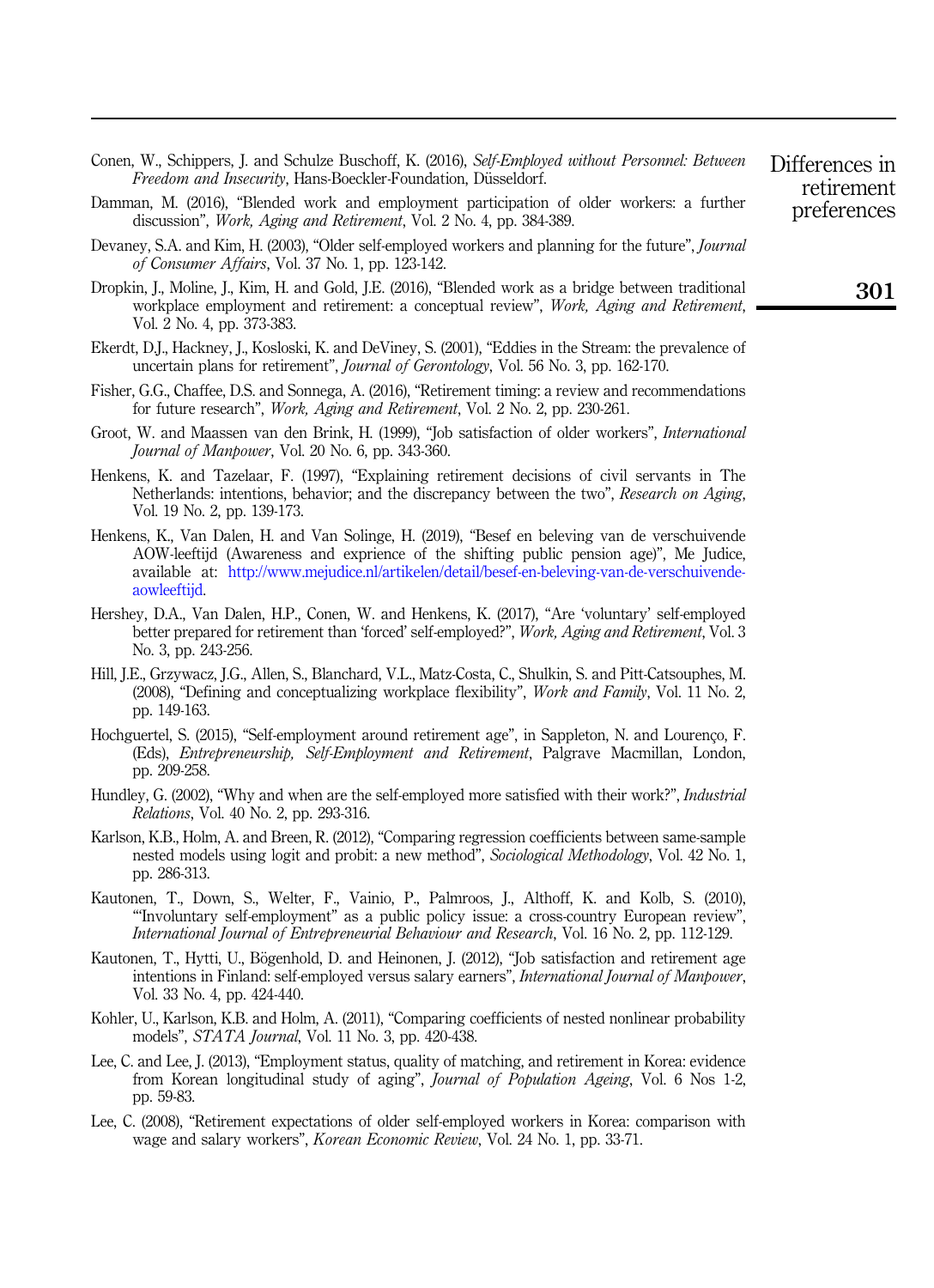<span id="page-17-5"></span>

| Millán, J.M., Hessels, J., Thurik, R. and Aguado, R. (2013), "Determinants of job satisfaction: |                             |  |  |  |  |  |  |                                                                                       |  |
|-------------------------------------------------------------------------------------------------|-----------------------------|--|--|--|--|--|--|---------------------------------------------------------------------------------------|--|
|                                                                                                 |                             |  |  |  |  |  |  | a European comparison of self-employed and paid employees", Small Business Economics, |  |
|                                                                                                 | Vol. 40 No. 3, pp. 651-670. |  |  |  |  |  |  |                                                                                       |  |

- <span id="page-17-14"></span>Mood, C. (2010), "Logistic regression: why we cannot do what we think we can do, and what we can do about it", European Sociological Review, Vol. 26 No. 1, pp. 67-82.
- <span id="page-17-9"></span>OECD (2017), Pensions at a glance 2017: OECD and G20 Indicators, OECD Publishing, Paris.
- <span id="page-17-12"></span>OECD (2018), "OECD indicators of employment protection", Retrieved from: available at: [https://stats.](https://stats.oecd.org/Index.aspx?DataSetCode=EPL_R) [oecd.org/Index.aspx?DataSetCode](https://stats.oecd.org/Index.aspx?DataSetCode=EPL_R)=[EPL\\_R](https://stats.oecd.org/Index.aspx?DataSetCode=EPL_R).
- <span id="page-17-16"></span>Orestig, J., Strandh, M. and Stattin, M. (2013), "A wish come true? A longitudinal analysis of the relationship between retirement preferences and the timing of retirement", Journal of Population Ageing, Vol. 6 Nos 1-2, pp. 99-118.
- <span id="page-17-3"></span>Parker, S.C. and Rougier, J.C. (2007), "The retirement behaviour of the self-employed in Britain", Applied Economics, Vol. 36 No. 6, pp. 697-713.
- <span id="page-17-0"></span>Quinn, J.F. (1980), "Labor-force participation patterns of older self-employed workers", Social Security Bulletin, Vol. 43 No. 4, pp. 17-28.
- <span id="page-17-13"></span>Radl, J. (2012), "Too old to work, or too young to retire? The pervasiveness of age norms in Western Europe", Work, Employment and Society, Vol. 26 No. 5, pp. 755-771.
- <span id="page-17-1"></span>Radl, J. (2013), "Labour market exit and social stratification in Western Europe: the effects of social class and gender on the timing of retirement", European Sociological Review, Vol. 29 No. 3, pp. 654-668.
- <span id="page-17-19"></span>Sargent, L.S., Lee, M.D., Martin, B. and Zikic, J. (2013), "Reinventing retirement: new pathways, new arrangements, new meanings", Human Relations, Vol. 66 No. 1, pp. 3-21.
- <span id="page-17-17"></span>Solem, P.E., Syse, A., Furunes, T., Mykletun, R.J., De Lange, A., Schaufeli, W. and Ilmarinen, J. (2016), "To leave or not to leave: retirement intentions and retirement behaviour", Ageing and Society, Vol. 36 No. 2, pp. 259-281.
- <span id="page-17-8"></span>Statistics Netherlands (2018), "Labour participation; key figures", Retrieved from: available at: [https://](https://opendata.cbs.nl/statline/#/CBS/en/dataset/82309ENG/table?ts=1545224130517) [opendata.cbs.nl/statline/#/CBS/en/dataset/82309ENG/table?ts](https://opendata.cbs.nl/statline/#/CBS/en/dataset/82309ENG/table?ts=1545224130517)=[1545224130517.](https://opendata.cbs.nl/statline/#/CBS/en/dataset/82309ENG/table?ts=1545224130517)
- <span id="page-17-18"></span>Steiber, N. and Kohli, M. (2017), "You can't always get what you want: actual and preferred ages of retirement in Europe", Ageing and Society, Vol. 37 No. 2, pp. 352-385.
- <span id="page-17-11"></span>Topa, G., Moriano, J.A., Dopolo, M., Alcover, C.-M. and Morales, J.F. (2009), "Antecedents and consequences of retirement planning and decision-making: a meta-analysis and model", Journal of Vocational Behavior, Vol. 75 No. 1, pp. 38-55.
- <span id="page-17-10"></span>Van Solinge, H. and Henkens, K. (2014), "Work-related factors as predictors in the retirement decisionmaking process of older workers in The Netherlands", Ageing and Society, Vol. 34 No. 9, pp. 1551-1574.
- <span id="page-17-15"></span>Van Solinge, H. and Henkens, K. (2017), "Older workers' emotional reactions to rising retirement age: the case of The Netherlands, Work", Aging and Retirement, Vol. 3 No. 3, pp. 273-283.
- <span id="page-17-2"></span>Visser, M., Gesthuizen, M., Kraaykamp, G. and Wolbers, M.H.J. (2016), "Inequality among older workers in The Netherlands: a life course and social stratification perspective on early retirement", European Sociological Review, Vol. 32 No. 3, pp. 370-382.
- <span id="page-17-6"></span>Wang, M. and Schultz, K.S. (2010), "Employee retirement: a review and recommendations for future investigation", Journal of Management, Vol. 36 No. 1, pp. 172-206.
- <span id="page-17-7"></span>Ybema, J.F., Geuskens, G.A., Van den Heuvel, S.G., De Wind, A., Leijten, F.R.M., Joling, C., Blatter, B.M., Burdorf, A., Van der Beek, A. and Bongers, P.M. (2014), "Study on Transitions in Employment, Ability and Motivation (STREAM): the design of a four-year longitudinal cohort study among 15,118 persons aged 45 to 64 years", British Journal of Medicine and Medical Research, Vol. 4 No. 6, pp. 1383-1399.
- <span id="page-17-4"></span>Zwinkels, W., Knoef, M., Caminada, K., Goudswaard, K. and Been, J. (2017), "Zelfstandigen zonder pensioen? (Self-employed without pensions?)", ESB, Vol. 102, pp. 254-256.

IJM 42,2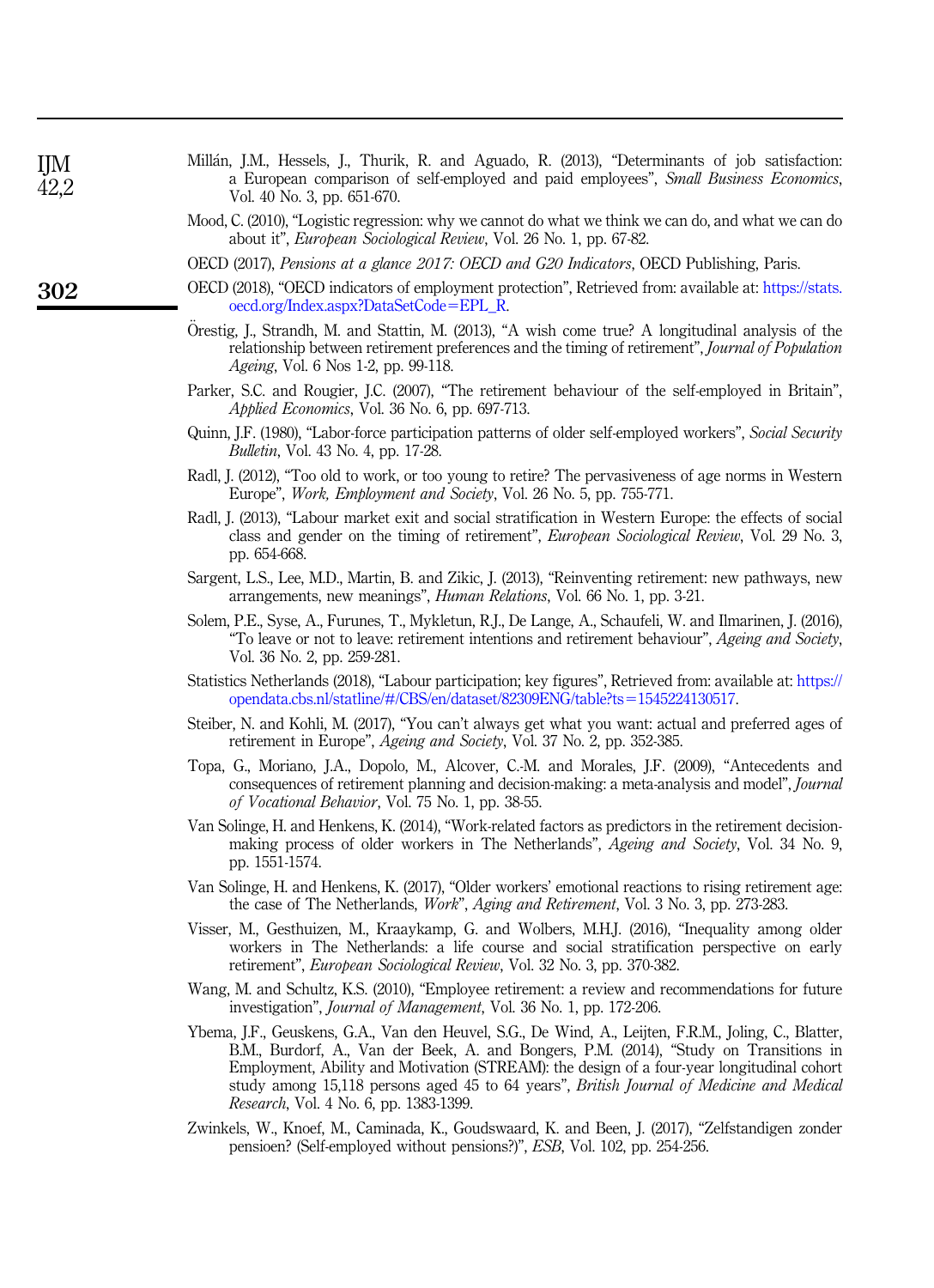### <span id="page-18-0"></span>Appendix. Summary of results from sensitivity analyses

# Differences in retirement preferences

preferences for the subsample of persons having only one job (i.e. excluding 241 persons with multiple jobs)

| $Ref =$ on-time             | Late                                                                                                           | Uncertain           |                                                              |  |  |  |  |  |
|-----------------------------|----------------------------------------------------------------------------------------------------------------|---------------------|--------------------------------------------------------------|--|--|--|--|--|
| Reduced                     | $2.01***$                                                                                                      | $0.62***$           | 303                                                          |  |  |  |  |  |
| Full                        | (0.14)<br>$1.61***$                                                                                            | (0.11)<br>$0.62***$ |                                                              |  |  |  |  |  |
| Difference                  | (0.16)<br>$0.40***$                                                                                            | (0.12)<br>0.01      |                                                              |  |  |  |  |  |
| Confounding ratio           | (0.08)<br>1.25                                                                                                 | (0.04)<br>$1.01\,$  | Table A1.                                                    |  |  |  |  |  |
| Confounding percentage<br>N | 19.87<br>8.747                                                                                                 | 0.99<br>8.747       | KHB mediation<br>analysis for late and<br>uncertain (vs "on- |  |  |  |  |  |
|                             | Note(s): Standard errors in parentheses. Variable of interest: employment status; Mediators: opp. to work from |                     |                                                              |  |  |  |  |  |

home, opp. to choose own working times, opp. to work part-time, autonomy, skills-job match, job security; Concomitants: gender, age, subjective health, partner status, weekly working hours, sector, subjective income sufficiency and pension benefits  $+p < 0.1, *p < 0.05, **p < 0.01, **p < 0.001$ 

Source(s): STREAM, wave 6 (2016)

| $Ref. = on-time$       | Late                                                                                                           | Uncertain             |                       |
|------------------------|----------------------------------------------------------------------------------------------------------------|-----------------------|-----------------------|
| Reduced                | $2.01***$                                                                                                      | $0.58^{\ast\ast\ast}$ |                       |
| Full                   | $(0.14)$<br>1.64***                                                                                            | (0.11)<br>$0.59***$   |                       |
|                        | (0.16)                                                                                                         | (0.12)                |                       |
| Difference             | $0.37***$                                                                                                      | $-0.01$               | T.<br>$KHB_1$         |
| Confounding ratio      | (0.08)<br>1.23                                                                                                 | (0.04)<br>0.98        | analysis for          |
| Confounding percentage | 18.49                                                                                                          | $-2.01$               | uncertai              |
| N                      | 8.759                                                                                                          | 8,759                 | time") r<br>preferenc |
|                        | Note(s): Standard errors in parentheses. Variable of interest: employment status; Mediators: opp. to work from |                       | subsample o           |

home, opp. to choose own working times, opp. to work part-time, autonomy, skills-job match, job security; Concomitants: gender, age, subjective health, partner status, weekly working hours, sector, having multiple jobs and subjective income sufficiency

 $p + p < 0.1$ ,  $\gamma p < 0.05$ ,  $\gamma p < 0.01$ ,  $\gamma p < 0.001$ Source(s): STREAM, wave 6 (2016)

able A2.

mediation or late and in (vs "onetirement es for the of persons not receiving pension benefits (i.e. excluding 229 persons who receive pension benefits)